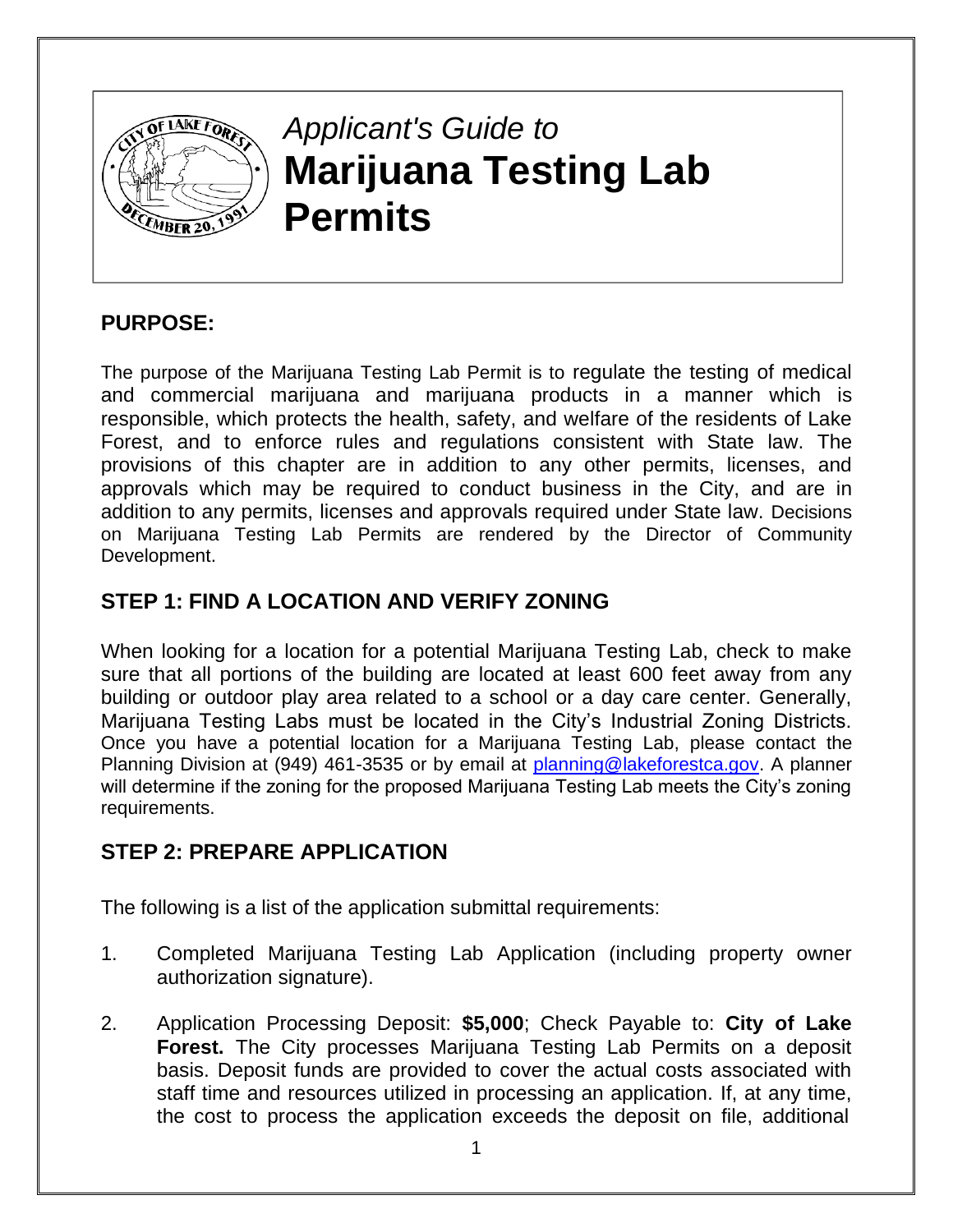funds will be requested by the City. Any portion of the deposit that is not used, will be refunded to the applicant.

- 3. A Map showing that any portion of the building that includes the proposed marijuana testing lab is located at least 600 feet away from any building or outdoor play area related to a school or a day care center, as defined in Health and Safety Code section 1596.76, that is in existence at the time of date of the application.
- 4. A site plan of the building and parking area for the Marijuana Testing Lab Permit. Include the total number of parking stalls on the site. Include a table on the site plan with the proposed square footage of areas used for the testing, areas used as offices, and the total square footage of the building. If the building shares a parking area with other tenants, please provide the square footage and use (office, manufacturing, warehouse etc.) for the other tenants.
- 5. A detailed security plan, including a floor plan and written narrative describing measures and methods that will be implemented to deter and prevent the unauthorized entrance into areas containing marijuana or marijuana products and to deter and prevent the theft of marijuana or marijuana products at the marijuana testing lab, including during any power outage. It is recommended that the security plan be developed by a professional security consultant. The security plan should include, but not be limited to, the following:
	- A floor plan of the Marijuana Testing Lab;
	- Procedures for allowing individuals to access the premises;
	- Description of the video surveillance system (camera placement on floor plan and maintenance of equipment);
	- Description of how all access points will be secured (security personnel, alarm system etc.); and
	- Description of inventory procedures (Eg. how marijuana shipments are received, where and how marijuana is stored, description of inventory reconciliation, procedure to ensure inventory records are accurate, and maintained.

Additionally, the security plan shall include a narrative regarding how the applicant will meet the operational requirements in Section 5.42.180(B), which include the following:

a. Establishing limited access areas accessible only to authorized marijuana testing lab personnel;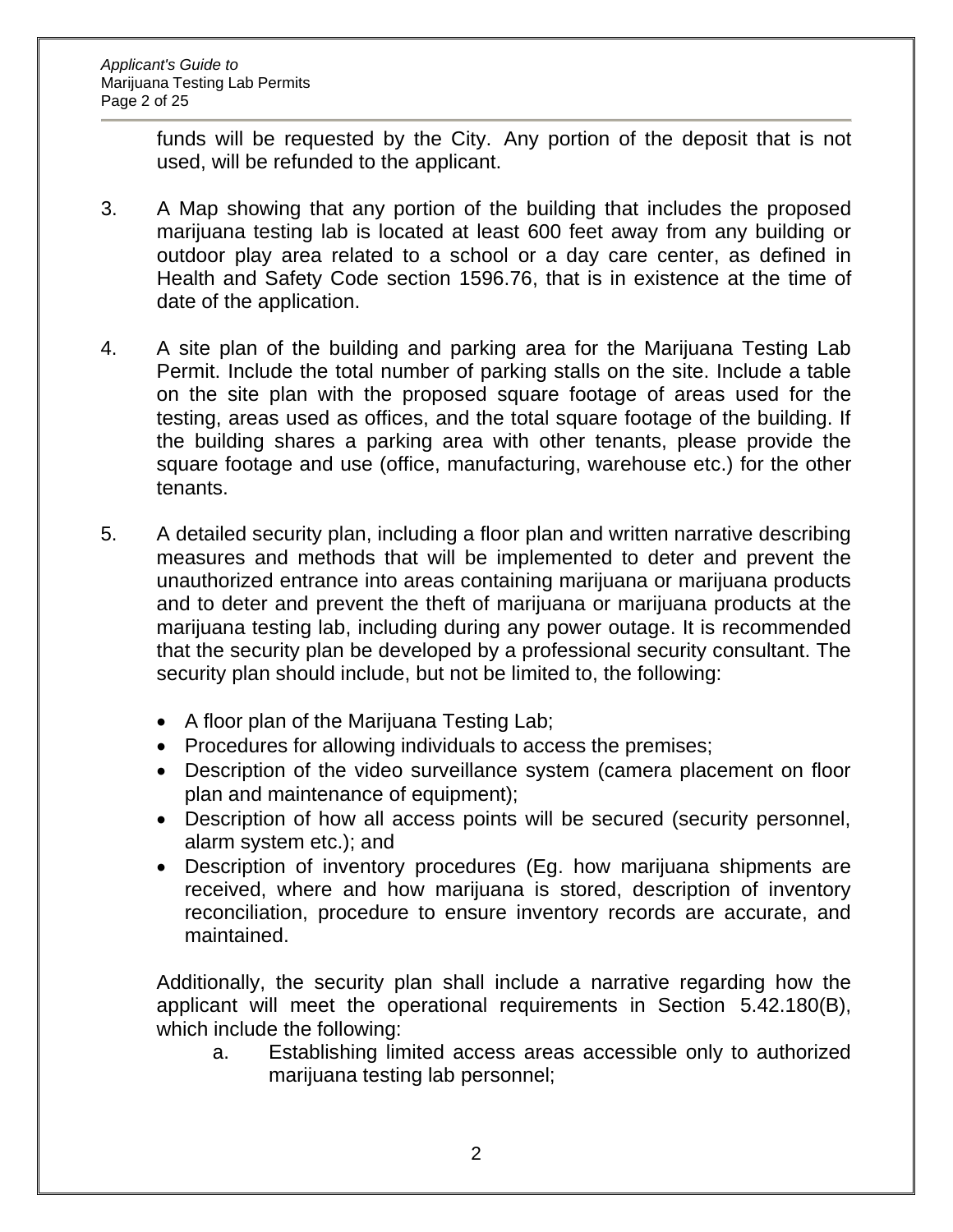- b. All marijuana and marijuana products shall be stored in a secured and locked room, safe, or vault, and shall be kept in a manner as to prevent diversion, theft, and loss;
- c. Sensors shall be installed to detect entry and exit from all secure areas;
- d. Having a professionally installed, maintained, and monitored alarm system;
- e. Any bars installed on the windows or the doors of the marijuana testing lab shall be installed only on the interior of the building;
- f. Security personnel if utilized must be licensed by the State of California Bureau of Security and Investigative Services Personnel;
- g. Each marijuana testing lab shall have the capability to remain secure during a power outage and shall ensure that all access doors are not solely controlled by an electronic access panel to ensure that locks are not released during a power outage;
- h. Each marijuana testing lab shall identify a designated security representative/liaison to the City, who shall be reasonably available to meet with the City Manager regarding any security related measures and/or operational issues;
- i. Loitering. The owner and/or operator of a marijuana testing lab shall prohibit loitering by persons immediately outside of the marijuana testing lab.
- j. A marijuana testing lab shall notify the City Manager or her or his designee and the Orange County Sheriff's Department within twenty-four (24) hours after discovering any of the following:
	- i. Significant discrepancies identified during inventory, as set forth in the City's administrative regulations; or
	- ii. Diversion, theft, loss, or any criminal activity involving the marijuana testing lab or any agent or employee of the marijuana testing lab.
- 6. A written marijuana waste and discharge plan that ensures that marijuana sample remnants will be disposed of in a manner that is consistent with State law. The plan should include procedures for handling cannabis waste and details on whether they will be using a local agency, a waste hauler, or selfhauling the cannabis waste to a solid waste facility. The plan should also include the process for composting waste on the premises (if applicable) and how they will ensure restricted access to cannabis waste.
- 7. A detailed written ventilation plan describing the air treatment system, or other measures and methods that will be implemented to prevent offensive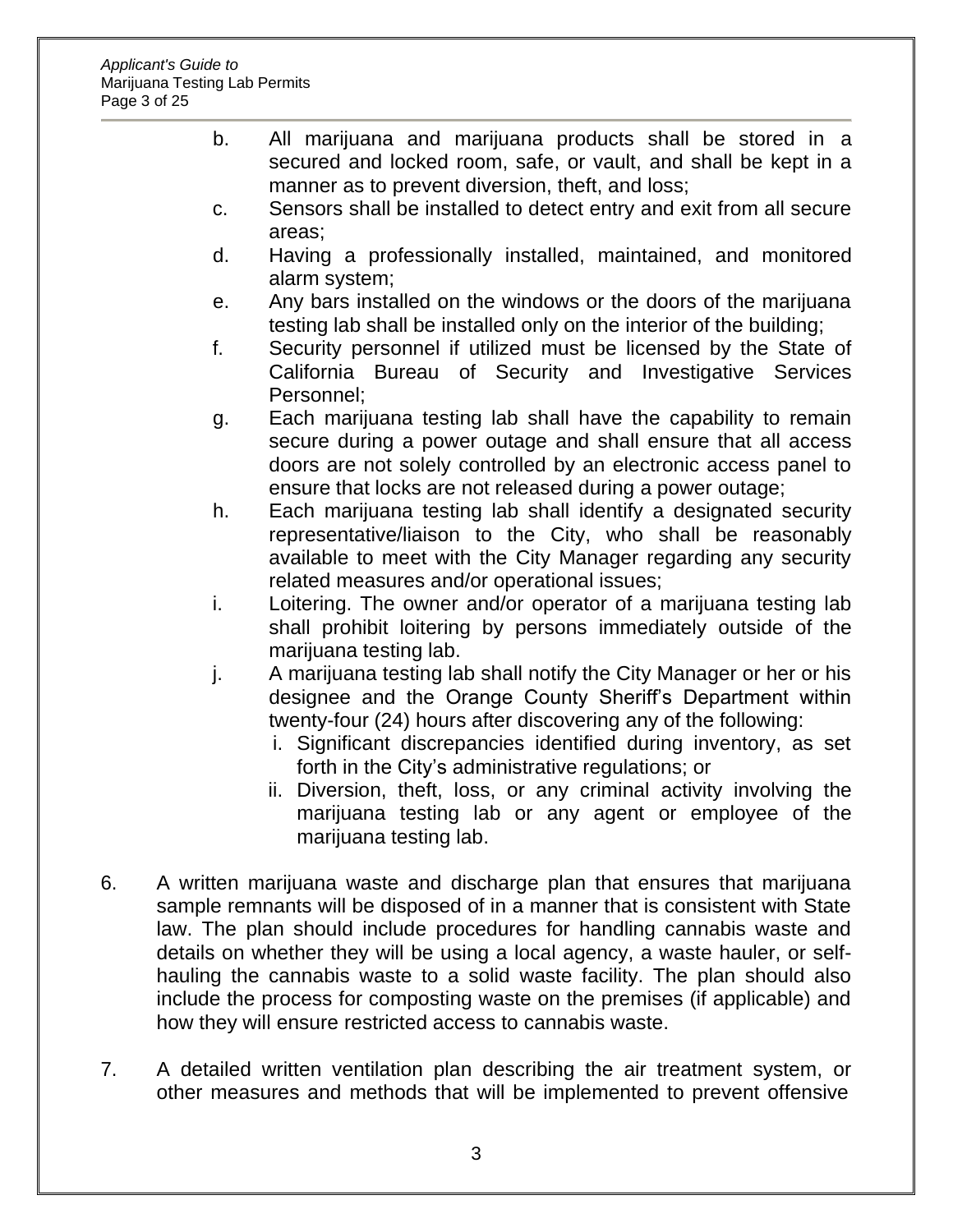odors generated from the testing and/or storage of marijuana from being detected outside the buildings on the site.

# **STEP 3: SUBMIT APPLICATION**

A Marijuana Testing Lab Permit must be submitted in person to the Community Development Department on or after 8:00 a.m. on July 1, 2020. Applications may not be submitted in the mail. The Community Development front counter is open Monday through Thursday between the hours of 8:00 a.m. and 6:00 p.m, or Friday between the hours of 8:00 a.m. and 5:00 p.m. The Community Development counter is closed for lunch between 11:45 a.m. and 1:00 p.m.

An application will be not be accepted by the City, unless all application submittal requirements (as listed in this document) are included with the application. The first two applications physically placed on the Community Development counter, that include all the application submittal requirements, will be accepted by the City. The City will only process the first two applications submitted. Any additional applications submitted and accepted by the City will be placed on a Waitlist.

## **STEP 4: BACKGROUND CHECK**

If an application is accepted by the City, then City staff will provide the applicant with information on the background check process. Each applicant and owner of the Marijuana Testing Lab is required to submit for the background check process within 30 days of the submittal of the application to the City. The background check process will cost \$300 per person and the payment is provided directly to the City's consultant conducting the background check.

## **STEP 5: CITY REVIEW OF APPLICATION**

The City will review the submitted application. If during the City's review of the application, it is determined that part of the application, including but not limited to, information on the application, security plan, marijuana discharge plan, or ventilation plan, is not complete, or does not adequately address the regulations in City's ordinance, then the City shall provide an incomplete letter, specifying which information or material was not complete.

If an application is deemed incomplete, the applicant has 60 days from the date on the letter to resubmit the application. If the applicant does not resubmit the application within 60 days, the applicant forfeits his/her application. In the case that the waitlist is empty, the applicant may request an extension of the time in writing, subject to approval of the Director of Community Development.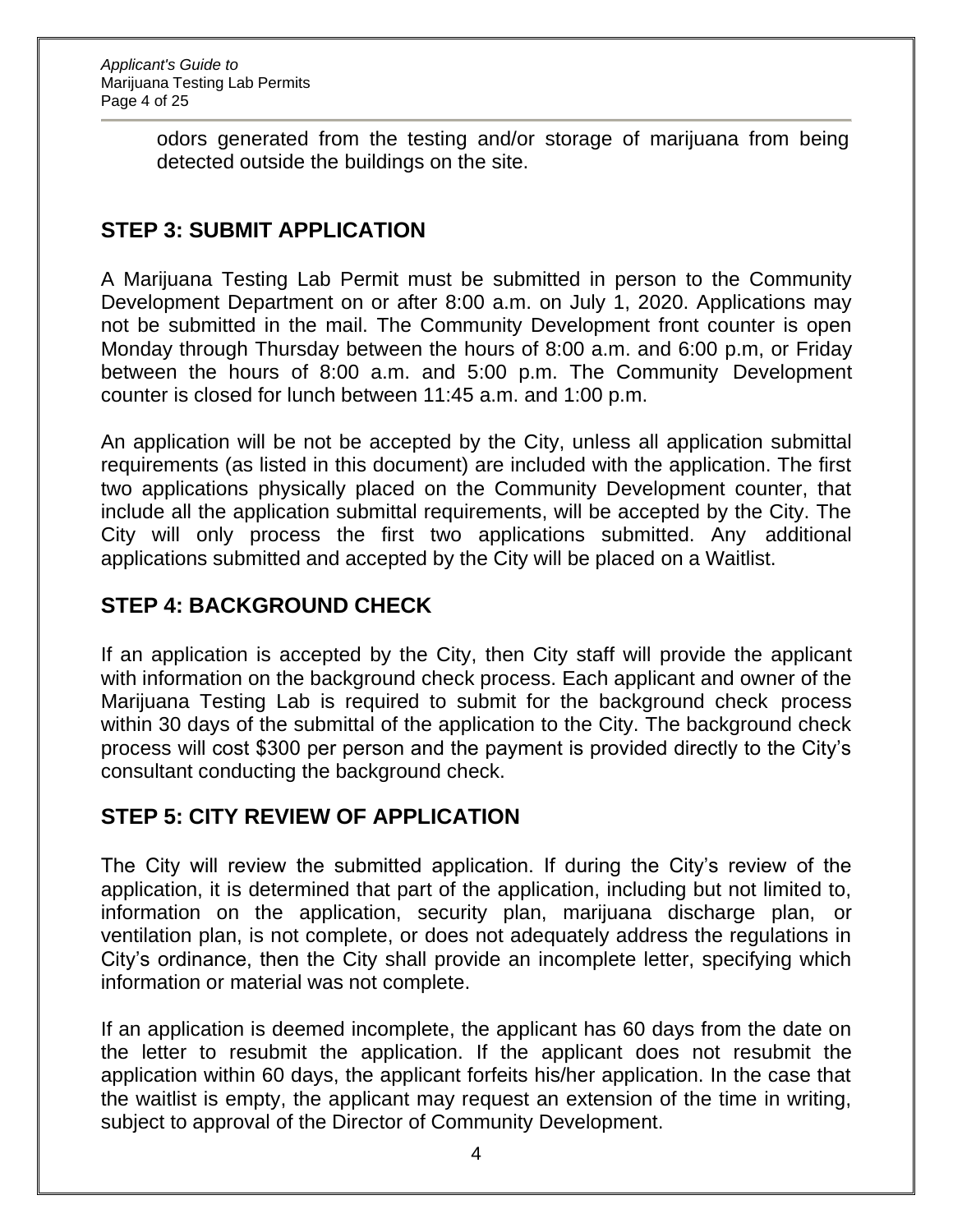# **STEP 6: APPROVAL OR DENIAL OF APPLICATION**

When the City has determined that the application is complete, the City will approve the application if all the criteria in Lake Forest Muncipal Code Section 5.42.110 has been met. Otherwise, the application will be denied. The City will provide a letter of either approval or denial for the application. If the application is approved, the applicant will also be provided with a City of Lake Forest Marijuana Testing Lab Permit license.

## **STEP 7: OBTAIN ALL APPLICABLE CITY BUILDING PERMITS AND STATE LICENSES**

After City approval of a Marijuana Testing Lab Permit, the business may apply for all applicable building permits. In addition to the City's Marijuana Testing Lab permit, the business must also obtain all applicable state licenses, including but not limited to, a Testing Laboratory license from the California State Bureau of Cannabis Control. More information on the State's license can be found on their website: [https://bcc.ca.gov/.](https://bcc.ca.gov/)

## **STEP 8: FINAL INSPECTION AND DEPOSIT REFUND (IF APPLICABLE)**

An inspection by the City's consultant shall be conducted in conjunction with the building permit final inspection. The inspector shall ensure that the Marijuana Testing Lab is in compliance with the approved security plan, the approved waste discharge plan, and all applicable requirements in Chapter 5.42 of the LFMC.

After the final inspection, a final accounting for the project will be prepared. If the cost to process the application exceeds the deposit on file, additional funds will be requested from the applicant. If the cost to process the application is less than the original deposit, then the City will issue a refund.

## **STEP 9: OPERATION OF MARIJUANA TESTING LAB**

All Marijuana Testing Labs shall maintain a Marijuana Testing Lab permit and all applicable licenses from the California State Bureau of Cannabis Control. The City's Marijuana Testing Lab permit shall be renewed annually. Furthermore, the Marijuana Testing Lab shall maintain compliance with the operational requirements in Lake Forest Municipal Code Section 5.42.180 and 5.42.190.

In order to comply with Chapter 5.42.190, all Marijuana Testing Lab owners shall conduct a criminal background check on all employees and volunteers. The background checks shall be solely facilitated by the applicant or owner and all costs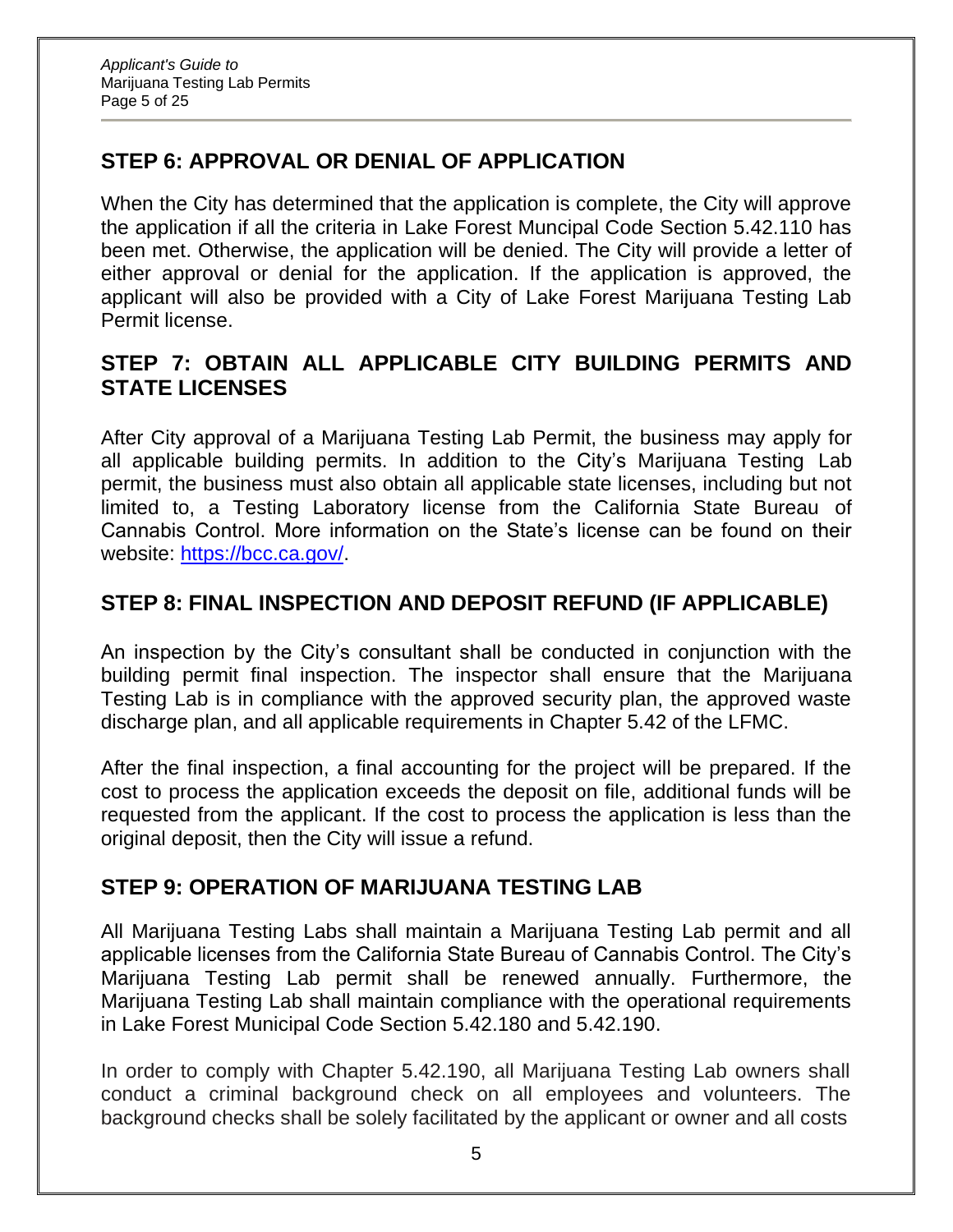shall solely be borne by the applicant or owner. No marijuana testing lab or owner thereof may employ any person who has been convicted of a felony within the past seven (7) years to work or volunteer at the marijuana testing lab, unless that felony has been dismissed, withdrawn, expunged or set aside pursuant to Penal Code section 1203.4, 1000 or 1385, or who is currently on probation or parole for the sale, distribution, possession or manufacture of a controlled substance. For reference, Chapter 5.42 is included with this Guide.

For additional information on filing a Marijuana Testing Lab Permit, please contact the Community Development Department at (949) 461-3474 or by email at [AMelchor@lakeforestca.gov.](mailto:AMelchor@lakeforestca.gov)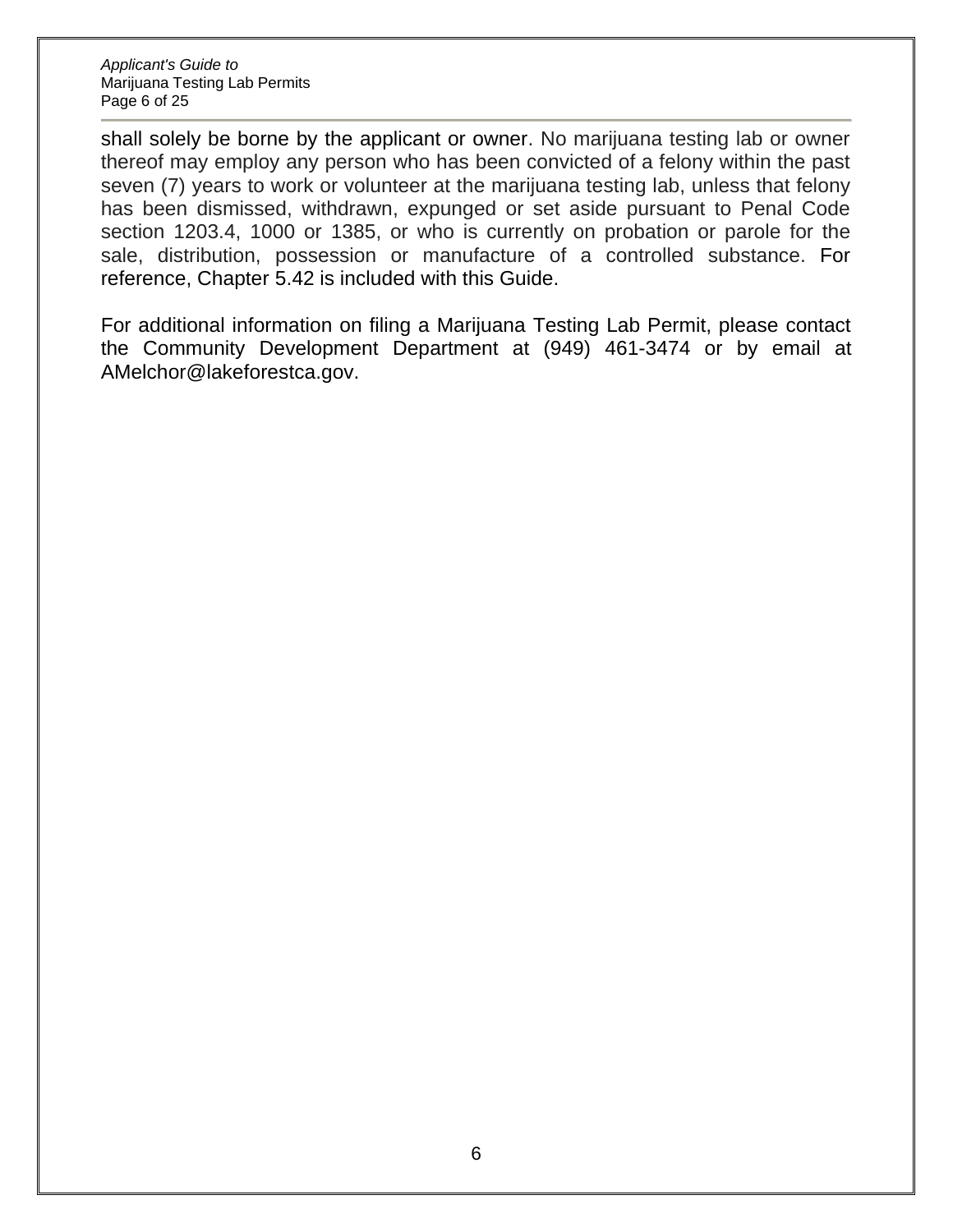#### **LAKE FOREST MUNICIPAL CODE CHAPTER 5.42 MARIJUANA TESTING LABS**

**5.42.010 Purpose and intent.**

**5.42.020 Legal authority.**

**5.42.030 Marijuana uses and activities prohibited unless specifically authorized.**

**5.42.040 Compliance with laws.**

**5.42.050 Definitions.**

**5.42.060 Marijuana testing labs permitted.**

**5.42.070 Permit required.**

**5.42.080 Limit on businesses within the City.**

**5.42.090 Marijuana testing lab permit application requirements.**

**5.42.100 Marijuana testing lab permit renewal application requirements.**

**5.42.110 City Manager decision on application and renewal applications. 5.42.120 Appeals.**

**5.42.130 Term of permit—fees.**

**5.42.140 Effect of State license suspension, revocation, or termination.**

**5.42.150 Suspension or revocation.**

**5.42.160 Application waiting period.**

**5.42.170 Prohibition on transfer of marijuana testing lab permits.**

**5.42.180 Operating requirements for marijuana testing lab businesses permitted under this chapter.**

**5.42.190 Marijuana testing lab employees.**

**5.42.200 Promulgation of administrative regulations.**

**5.42.210 Inspection and enforcement.**

**5.42.220 Violations.**

#### **5.42.010 Purpose and intent.**

It is the purpose and intent of this chapter to regulate the testing of medical and commercial marijuana and marijuana products in a manner which is responsible, which protects the health, safety, and welfare of the residents of Lake Forest, and to enforce rules and regulations consistent with State law. To meet these objectives, a permit shall be required in order to own and/or to operate a marijuana testing lab within the City. Nothing in this chapter is intended to authorize the possession, use, or provision of marijuana for purposes which violate State or federal law. The provisions of this chapter are in addition to any other permits, licenses, and approvals which may be required to conduct business in the City, and are in addition to any permits, licenses and approvals required under State law.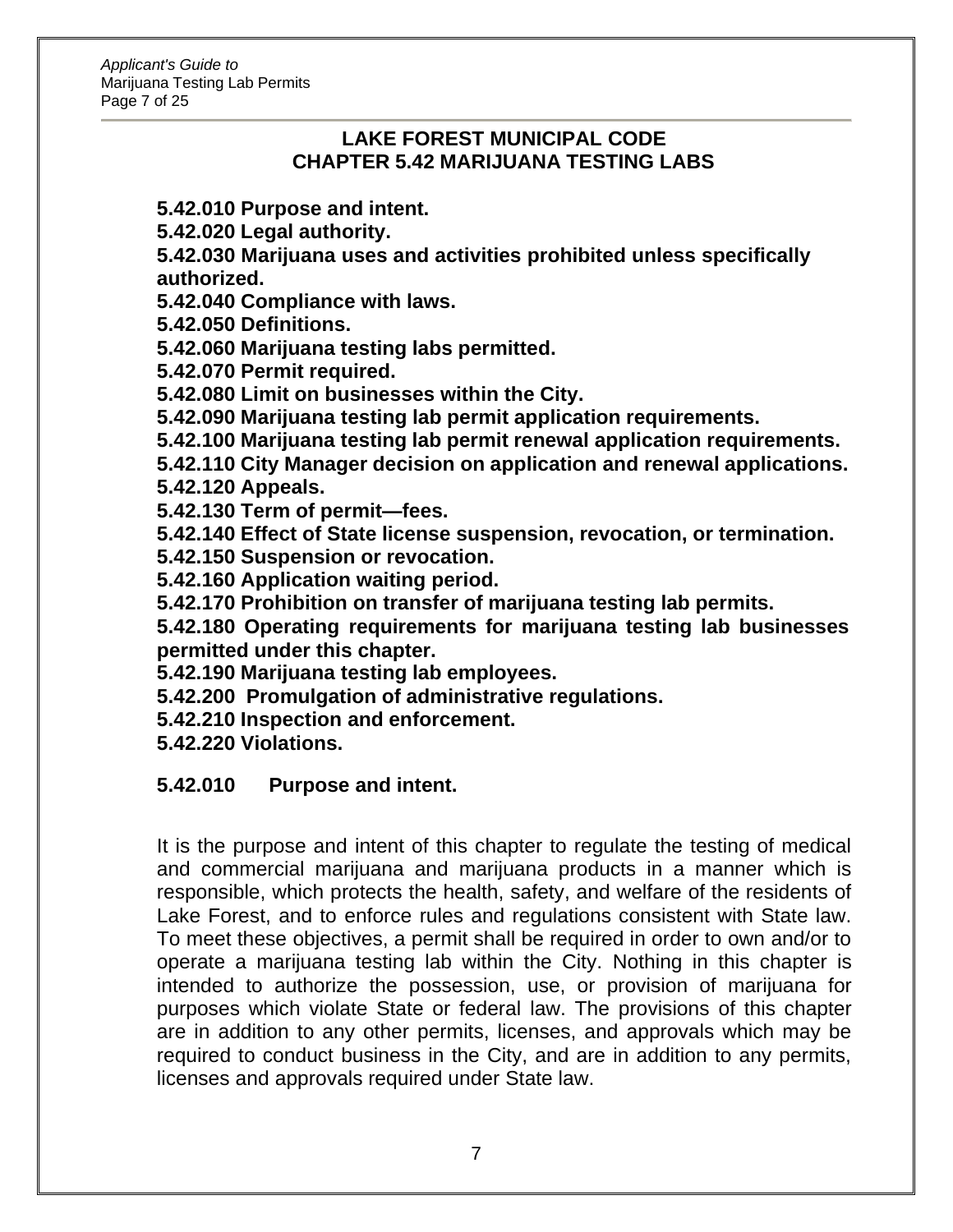### **5.42.020 Legal authority.**

Pursuant to Sections 5 and 7 of Article XI of the California Constitution and the provisions of Division 10 of the Business and Professions Code, the City is authorized to adopt ordinances that establish standards, requirements and regulations for local licenses and permits for marijuana testing labs.

#### **5.42.030 Marijuana uses and activities prohibited unless specifically authorized.**

Except as specifically authorized in this chapter and chapter 9.10 of this Code, the manufacture, processing, storing, lab testing, labeling, transporting, dispensing, furnishing, distribution, delivery, or sale of marijuana or a marijuana product is expressly prohibited in the City.

#### **5.42.040 Compliance with laws.**

A. Prior to the establishment of any marijuana testing lab or the operation of any such business, the person intending to establish a marijuana testing lab must first obtain all applicable planning, zoning, building, and other applicable permits and approvals from the relevant State and local agencies that may be applicable to the use and activity.

B. It is the responsibility of the permittee, owners and operators of the marijuana testing lab business to ensure that it is at all times operating in a manner compliant with all applicable State and local laws, and any regulations promulgated thereunder.

#### **5.42.050 Definitions.**

Unless otherwise defined in this chapter or in chapter 9.10 of this Code, the words used in this chapter shall have the same definitions ascribed to them in Division 10 of the Business and Professions Code. Any reference to California or federal statutes includes any regulations promulgated thereunder and is deemed to include any successor or amended version of the referenced statute or regulatory provision.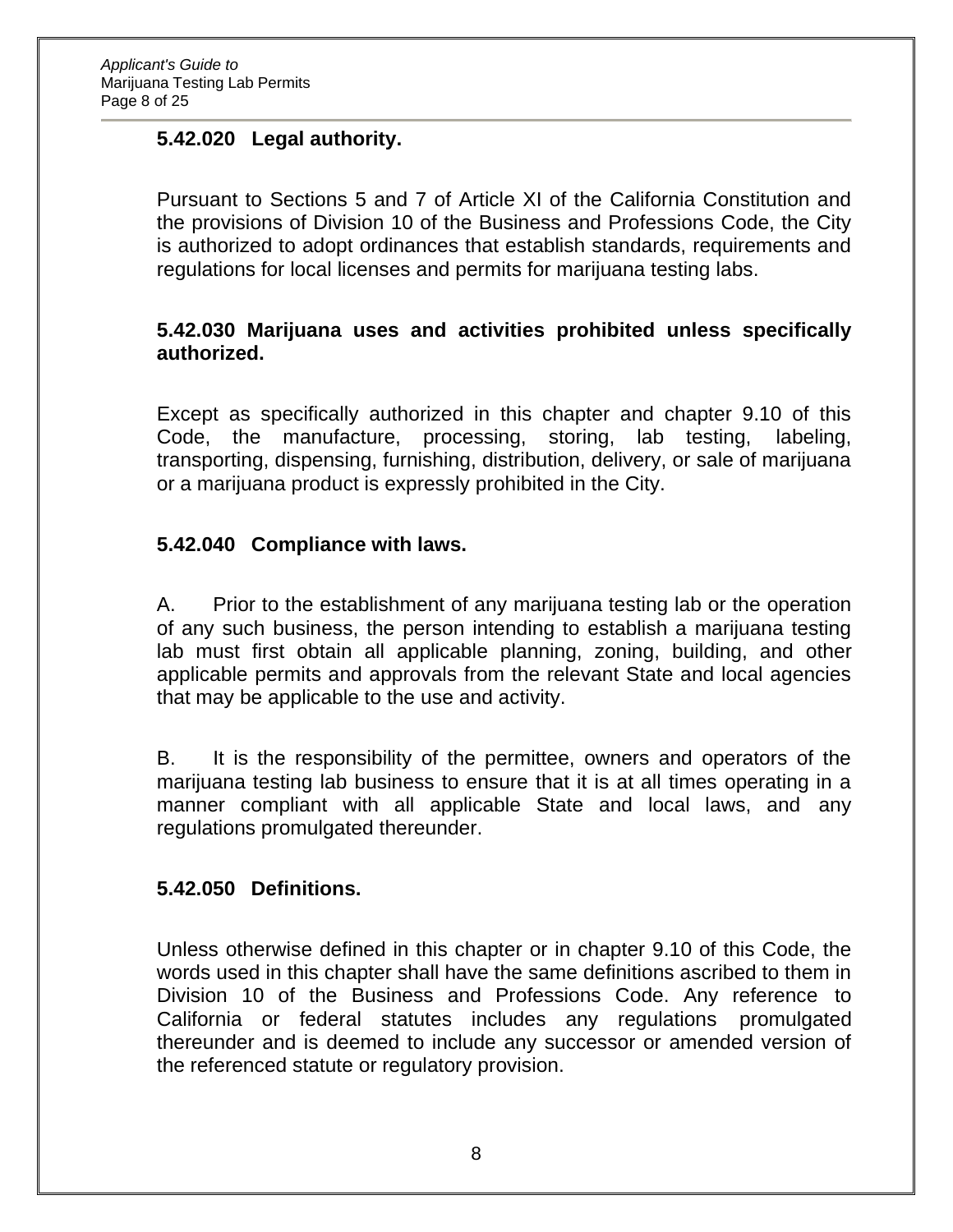"City Manager" shall mean the City Manager of the City or her or his designee.

"Marijuana" means all parts of the plant Marijuana sativa L., whether growing or not; the seeds thereof; the resin extracted from any part of the plant; and every compound, manufacture, salt, derivative, mixture, or preparation of the plant, its seeds or resin. It does not include:

1. Industrial hemp, as defined in Section 11018.5 of the California Health and Safety Code;

2. Hemp, as defined in 7 U.S.C.A. Section 1639o, which provides that "hemp" means the plant Cannabis sativa L. and any part of that plant, including the seeds thereof and all derivatives, extracts, cannabinoids, isomers, acids, salts, and salts of isomers, whether growing or not, with a delta-9 tetrahydrocannabinol concentration of not more than 0.3 percent on a dry weight basis; or

3. The weight of any other ingredient combined with marijuana to prepare topical or oral administrations, food, drink, or other product.

"Marijuana testing lab" means a laboratory, facility, or entity that offers or performs tests of marijuana or marijuana products and that is both of the following:

(1) Accredited by an accrediting body that is independent from all other persons involved in commercial marijuana activity in the State; and

(2) Licensed by the State.

"Marijuana testing lab permit" means a regulatory permit issued by the City pursuant to this chapter to a marijuana testing lab, and is required before marijuana testing activity may be conducted in the City.

"School" means any public, private, or charter school providing instruction in pre-school, transitional kindergarten, kindergarten, or grades one through 12, inclusive, but does not include any private school in which education is primarily conducted in private homes.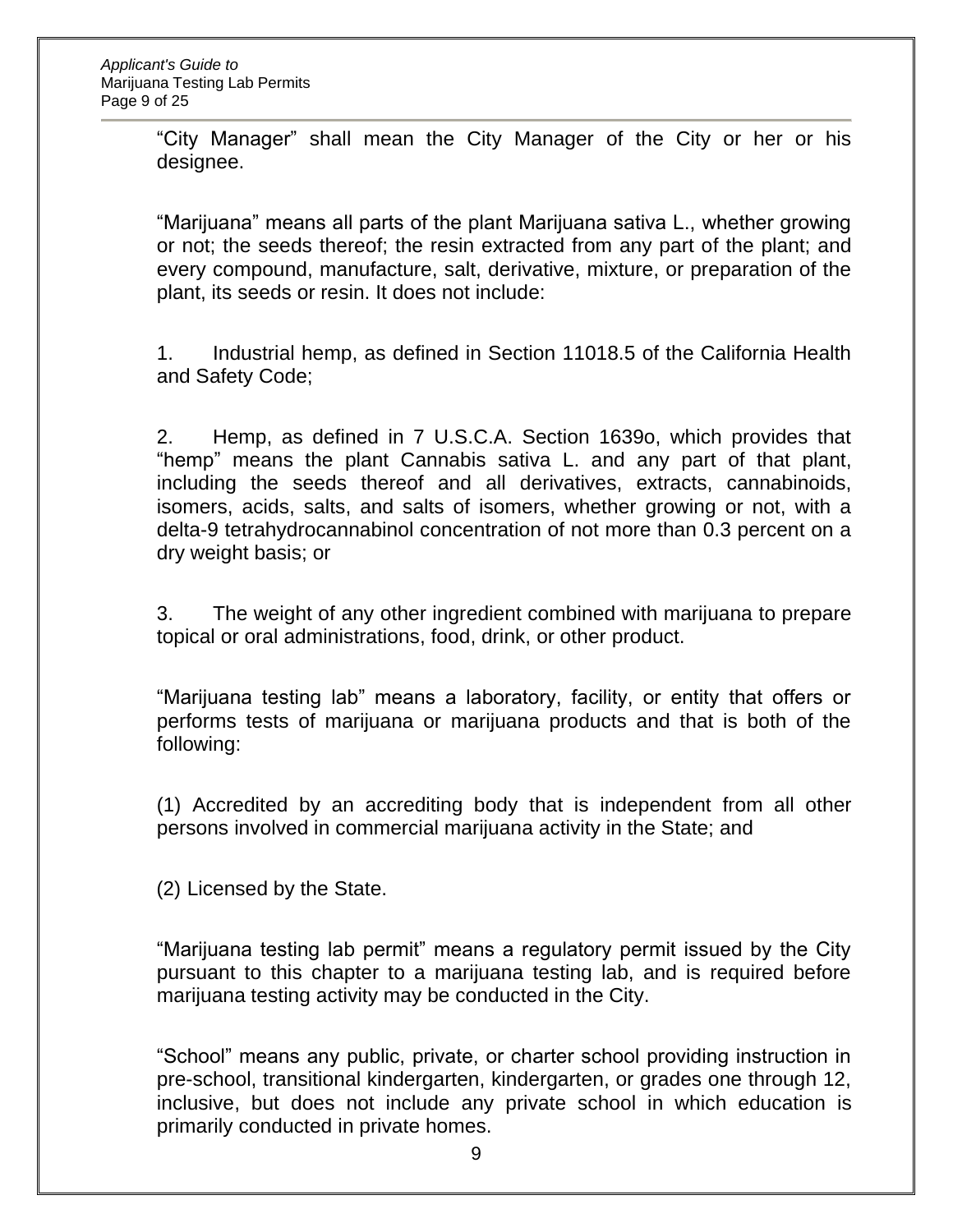"State" means the State of California, including any of its departments, divisions, and/or bureaus.

## **5.42.060 Marijuana testing labs permitted.**

A. Marijuana testing labs may be permitted to operate within the City subject to this chapter, the City's Zoning Code, and any applicable State law or regulation.

B. Businesses permitted pursuant to this chapter shall not engage in the retail sale or distribution of marijuana, marijuana product, or any other related item.

#### **5.42.070 Permit required.**

No person may engage in a marijuana testing lab business within the City unless the person: (1) has a valid marijuana testing lab permit from the City; and (2) is currently in compliance with all applicable State and local laws and regulations pertaining to the marijuana testing lab business activity, including, but not limited to, having currently all required and valid license(s) or permit(s) therefore issued by the State.

## **5.42.080 Limit on businesses within the City.**

There shall only be a total of two (2) legally established marijuana testing lab businesses operating in the City at any given time. The City shall make decisions on marijuana testing permit applications in the order that they are received, on a first-come, first-served basis. Initially, the City shall only process the first two applications that are received by the City, and any additional application(s) received by the City shall be placed on a waitlist. Each application placed on the waitlist shall only be processed, in the order that they were received, when there are less than two (2) legally established marijuana testing lab businesses operating in the City. Additional application processing procedures may be established by the City Manager in additional administrative rules, regulations and standards that are promulgated to carry out this chapter.

#### **5.42.090 Marijuana testing lab permit application requirements.**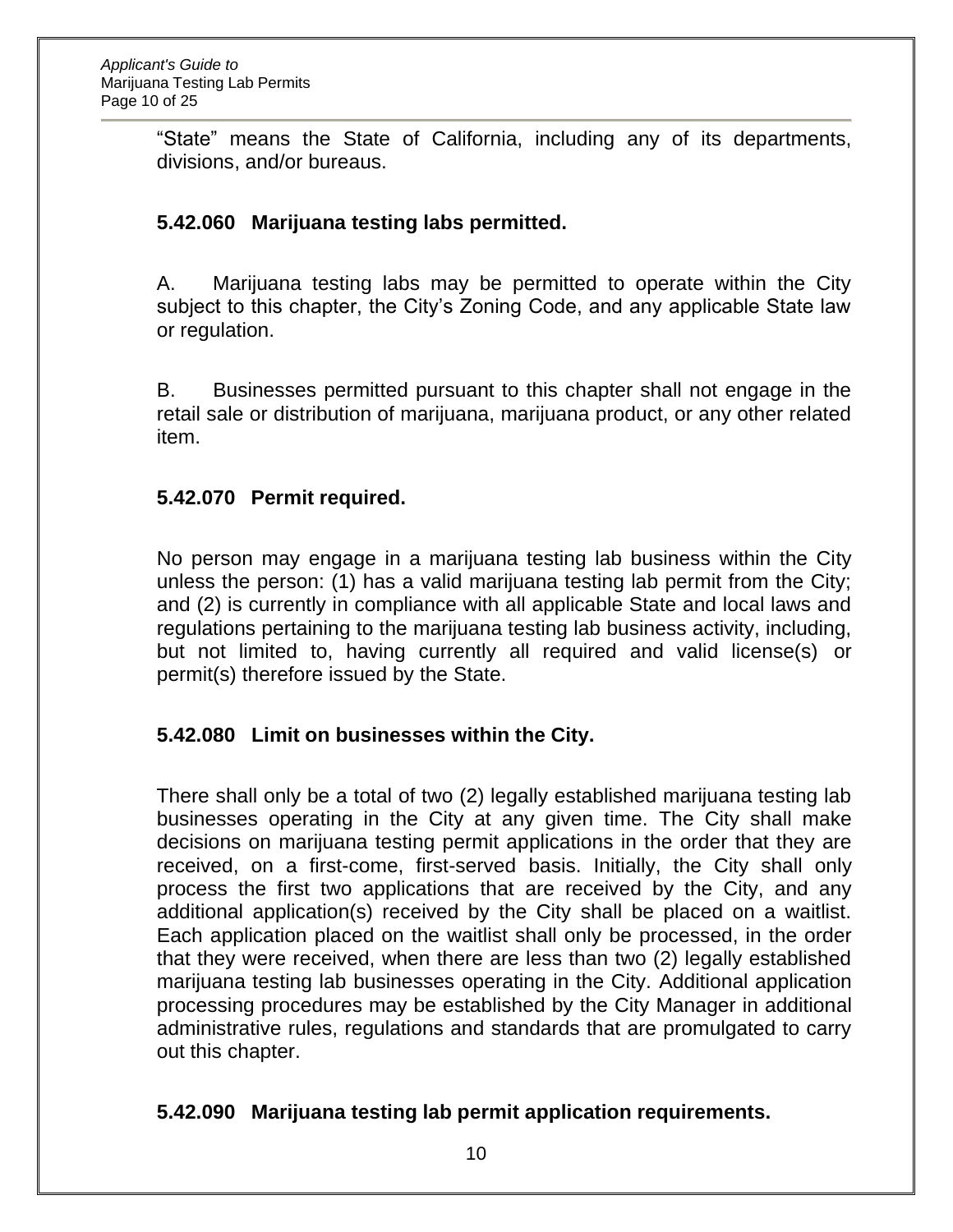A. An application for a marijuana testing lab permit shall be made to the City Manager on a form provided for by the City Manager. Failure to disclose information fully and accurately could lead to the denial of a permit. To be deemed complete and submitted for City Manager review, an application must contain at least the following information:

1. Evidence that the marijuana testing lab is authorized by the property owner to operate in the proposed location.

2. Map showing that any portion of the building that includes the proposed marijuana testing lab is located at least 600 feet away from any building or outdoor play area related to a school or a day care center, as defined in Health and Safety Code section 1596.76, that is in existence at the time of date of the application.

3. For the applicant and all owners: name and title, percent ownership in the proposed business, mailing address, phone number, email address, copy of government-issued identification.

4. For the applicant and all owners, provide receipt of a completed live scan report from the Orange County Sheriff's Department, which costs shall solely be borne by the applicant.

5. Whether the applicant and/or any owner has been denied a license or permit related to a marijuana use or has had a license or permit related to a marijuana use suspended or revoked by the State or any other local jurisdiction in the past two years. In the event a license or permit has been denied, suspended or revoked, the applicant shall provide details relating to the type of license or permit applied for, the name of the licensing or permitting authority that made the determination, and the date of denial, suspension, or revocation.

6. A detailed security plan, including a floor plan and written narrative describing measures and methods that will be implemented to deter and prevent the unauthorized entrance into areas containing marijuana or marijuana products, and to deter and prevent the theft of marijuana or marijuana products at the marijuana testing lab, including during any power outage. The security plan shall include narrative regarding how the applicant will meet all operational requirements in Section 5.42.180.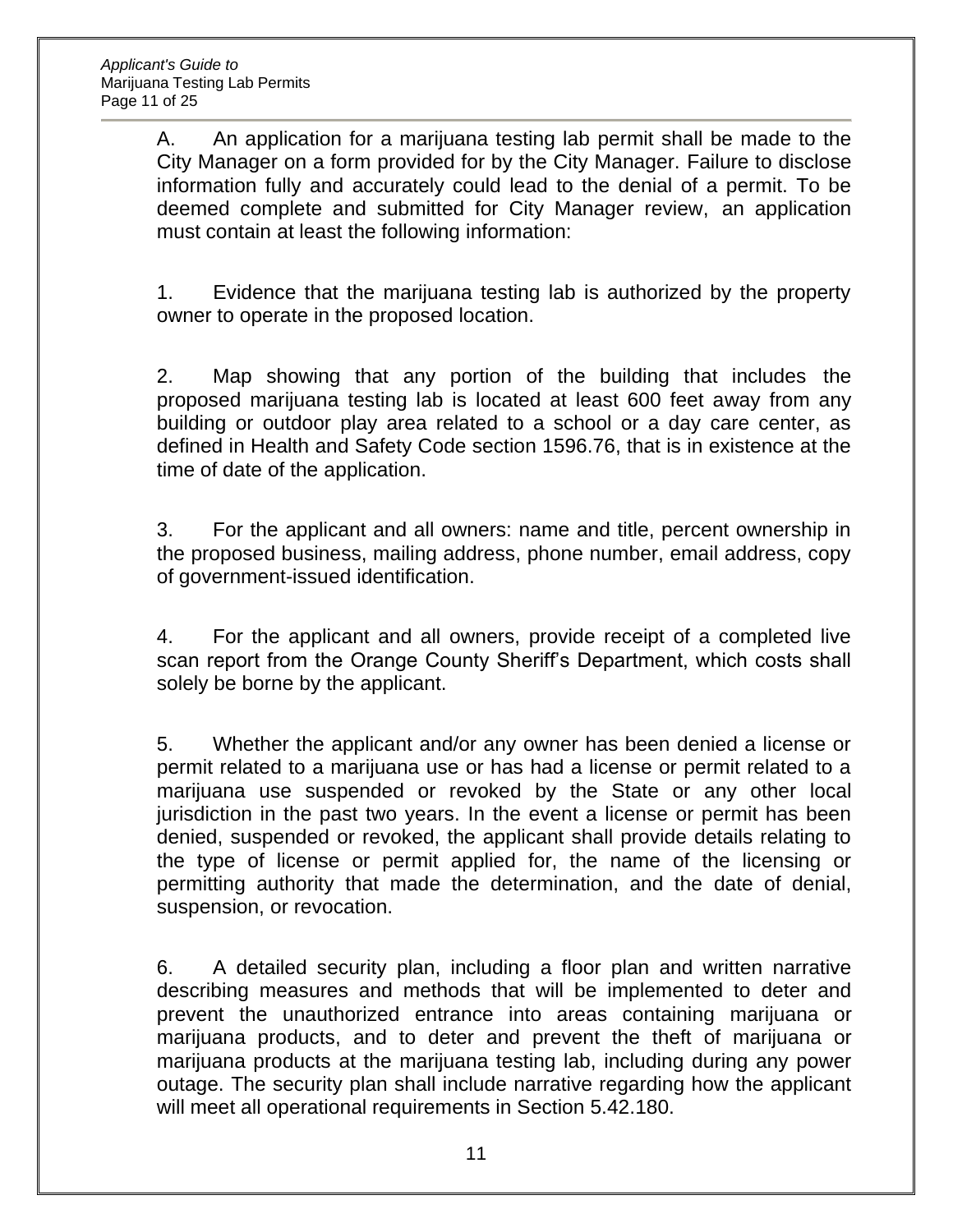7. A marijuana waste and discharge plan that ensures that marijuana sample remnants will be disposed of in a manner that is consistent with State law.

8. The name, address, email address, and phone number of a designated security representative/liaison to the City, who would be reasonably available to meet with the City Manager regarding any security related measures and/or operational issues.

9. A detailed ventilation plan describing the air treatment system, or other measures and methods that will be implemented to prevent offensive odors generated from the testing and/or storage of marijuana from being detected outside the buildings on the site.

10. For the applicant and each owner: An attestation to the following: "Under penalty of perjury, I hereby do declare that the information contained within the application is complete, true, and accurate. I understand that any misrepresentation on this application is cause for its rejection, denial of a license, or revocation of a permit."

11. For the applicant and each owner: An attestation that each and every person or entity agrees to indemnify, defend (at his/her/its sole cost and expense), and hold the City of Lake Forest, and its officers, officials, employees, representatives, and agents, harmless, from any and all claims, losses, damages, injuries, liabilities or losses which arise out of, or which are in any way related to, the City's issuance or failure to issue a marijuana testing lab permit, the City's decision to approve or its refusal to approve the operation of the marijuana testing lab, the process used by the City in making its decision, or the alleged violation of any federal, State or local laws by the marijuana testing lab or any of its officers, employees or agents.

12. Any other additional information requested by the City Manager.

## **5.42.100 Marijuana testing lab permit renewal requirements.**

A. An application for a marijuana testing lab renewal permit shall be made to the City Manager on a form provided for by the City Manager. An application for renewal of a marijuana testing lab permit shall be filed at least 60 calendar days prior to the expiration date of the current permit. Failure to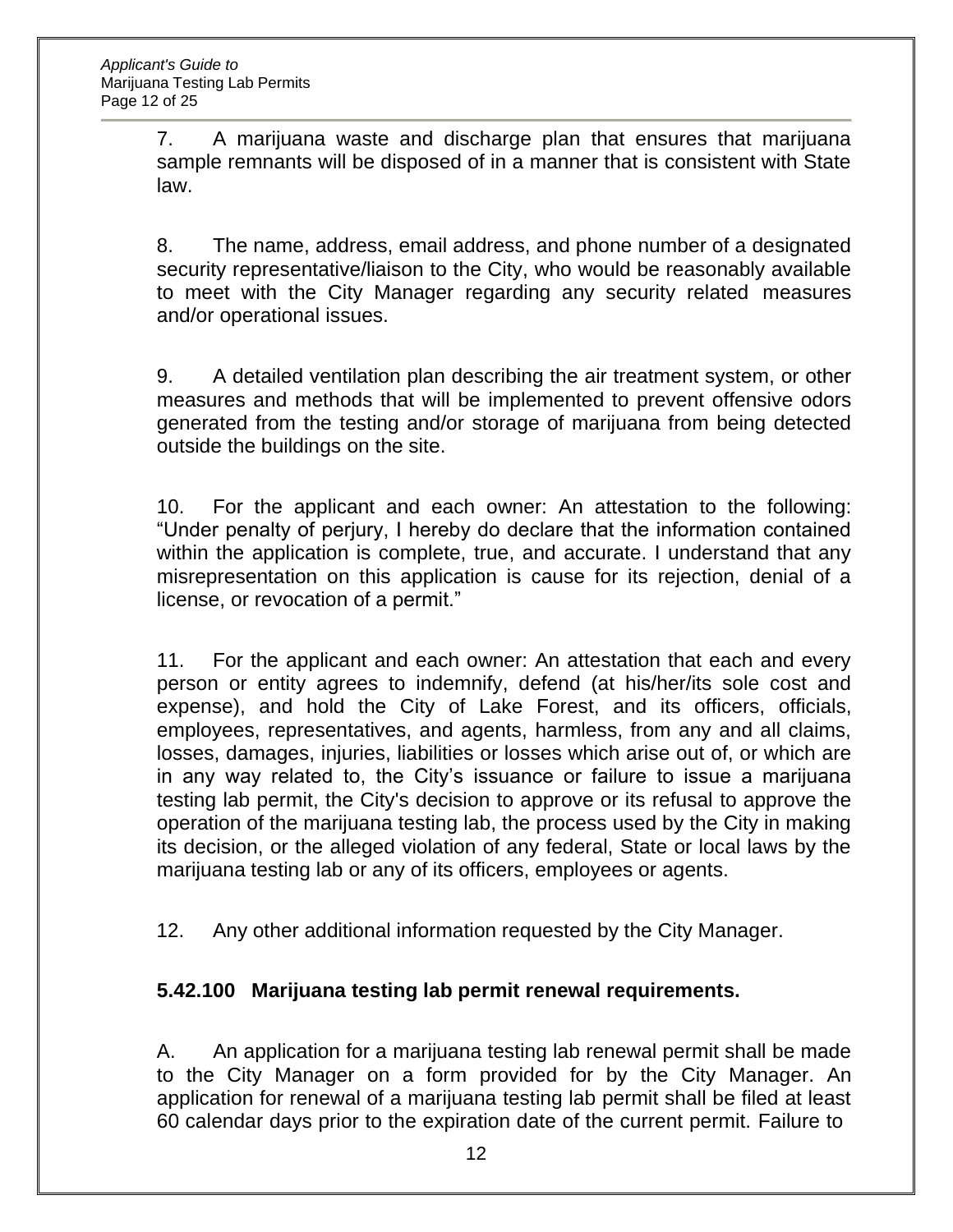disclose information fully and accurately could lead to the denial of a renewal permit. For a renewal application to be deemed complete for the City Manager's review, an application shall contain at least the following information:

1. Evidence that the marijuana testing lab is authorized by the property owner to operate in the proposed location.

2. For the applicant and all owners: name and title, percent ownership in the proposed business, mailing address, phone number, email address, copy of government-issued identification.

3. For the applicant and all owners, provide receipt of a completed live scan report from the Orange County Sheriff's Department, which costs shall solely be borne by the applicant.

4. Whether the applicant and/or any owner has been denied a license or permit related to a marijuana use or have had a license or permit related to a marijuana use suspended or revoked by the State or any other local jurisdiction in the past year. In the event a license or permit has been denied, suspended or revoked, the applicant shall provide details relating to the type of license or permit applied for, the name of the licensing or permitting authority that made the determination, and the date of denial, suspension, or revocation.

5. For the applicant and each owner: An attestation to the following: "Under penalty of perjury, I hereby do declare that the information contained within the application is complete, true, and accurate. I understand that any misrepresentation on this application is cause for its rejection, denial of a license, or revocation of a permit."

6. For the applicant and each owner: An attestation that each and every person or entity agrees to indemnify, defend (at his/her/its sole cost and expense), and hold the City of Lake Forest, and its officers, officials, employees, representatives, and agents, harmless, from any and all claims, losses, damages, injuries, liabilities or losses which arise out of, or which are in any way related to, the City's issuance or failure to issue a marijuana testing lab permit, the City's decision to approve or its refusal to approve the operation of the marijuana testing lab, the process used by the City in making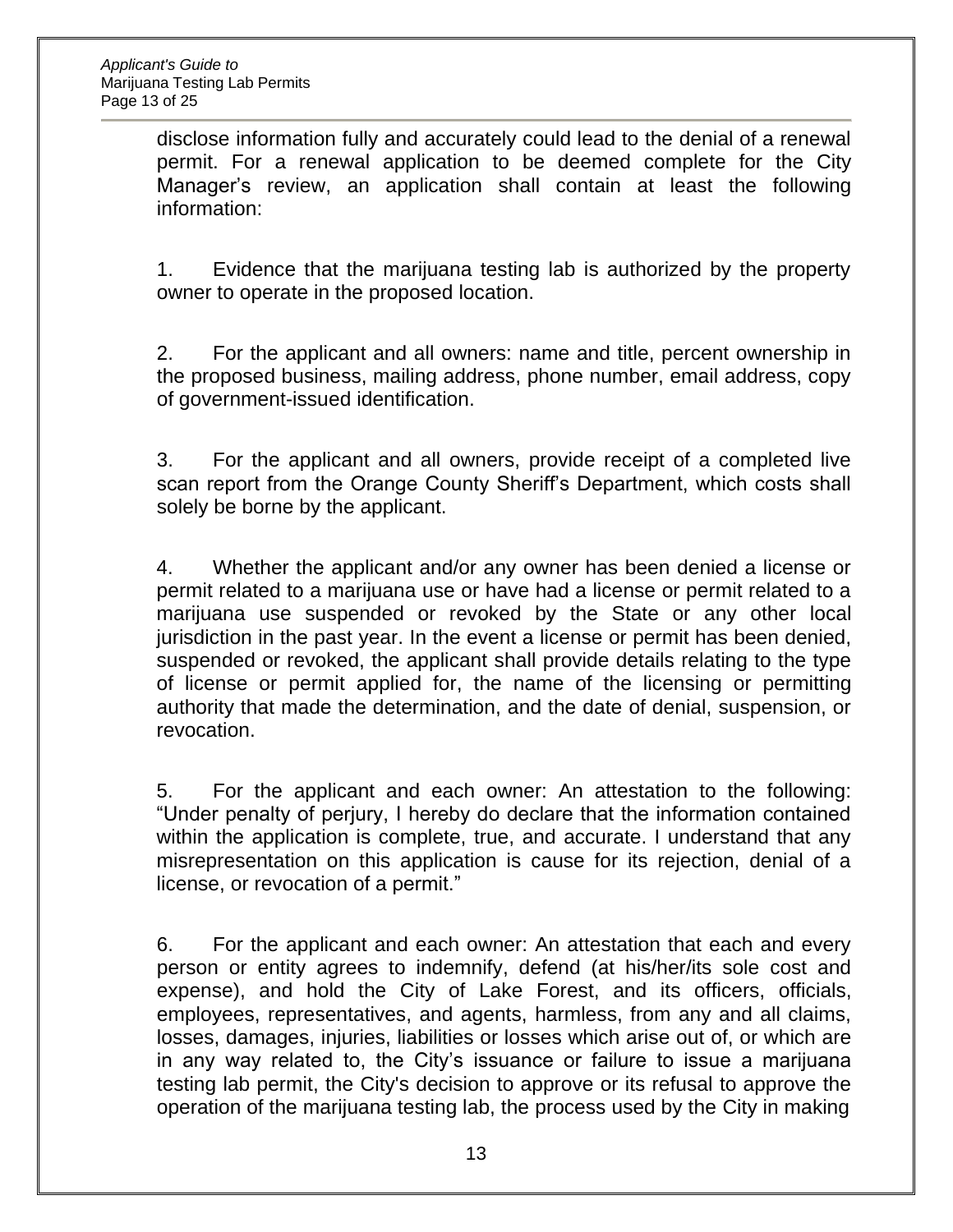its decision, or the alleged violation of any federal, State or local laws by the marijuana testing lab or any of its officers, employees or agents.

7. Written confirmation that there are no changes to the approved security plan, marijuana waste and discharge plan, or ventilation plan.

8. Any other additional information requested by the City Manager.

#### **5.42.110 City Manager decision on application and renewal applications.**

A. The City Manager shall either deny or approve an application or any renewal application within ninety (90) days of the application or renewal application being deemed complete. The City Manager shall provide the applicant with written notice of her or his decision.

1. The City Manager shall retain full authority to approve or deny an application for a permit or renewal. The City Manager shall approve the application unless she or he finds any of the following:

a. The applicant or the application has falsified or misrepresented any part of the application or omitted a material fact;

b. The applicant is less than twenty-one (21) years of age;

c. Any portion of a marijuana testing lab building is located less than 600 feet away from any building or outdoor play area related to a school or a day care center, as defined in Health and Safety Code section 1596.76, that is in existence at the time of date of the initial application;

d. The operation of the marijuana testing lab fails, or in the case of a renewal, has failed to comply with any of the requirements in this chapter, the City's Zoning Code, State law, or any other regulation including, without limitation, the applicant's security plan, discharge plan, and/or ventilation plan are found to be inadequate by the Police and/or Building Department or for new applications, there are already two (2) lawfully permitted marijuana testing labs that have been legally established in the City;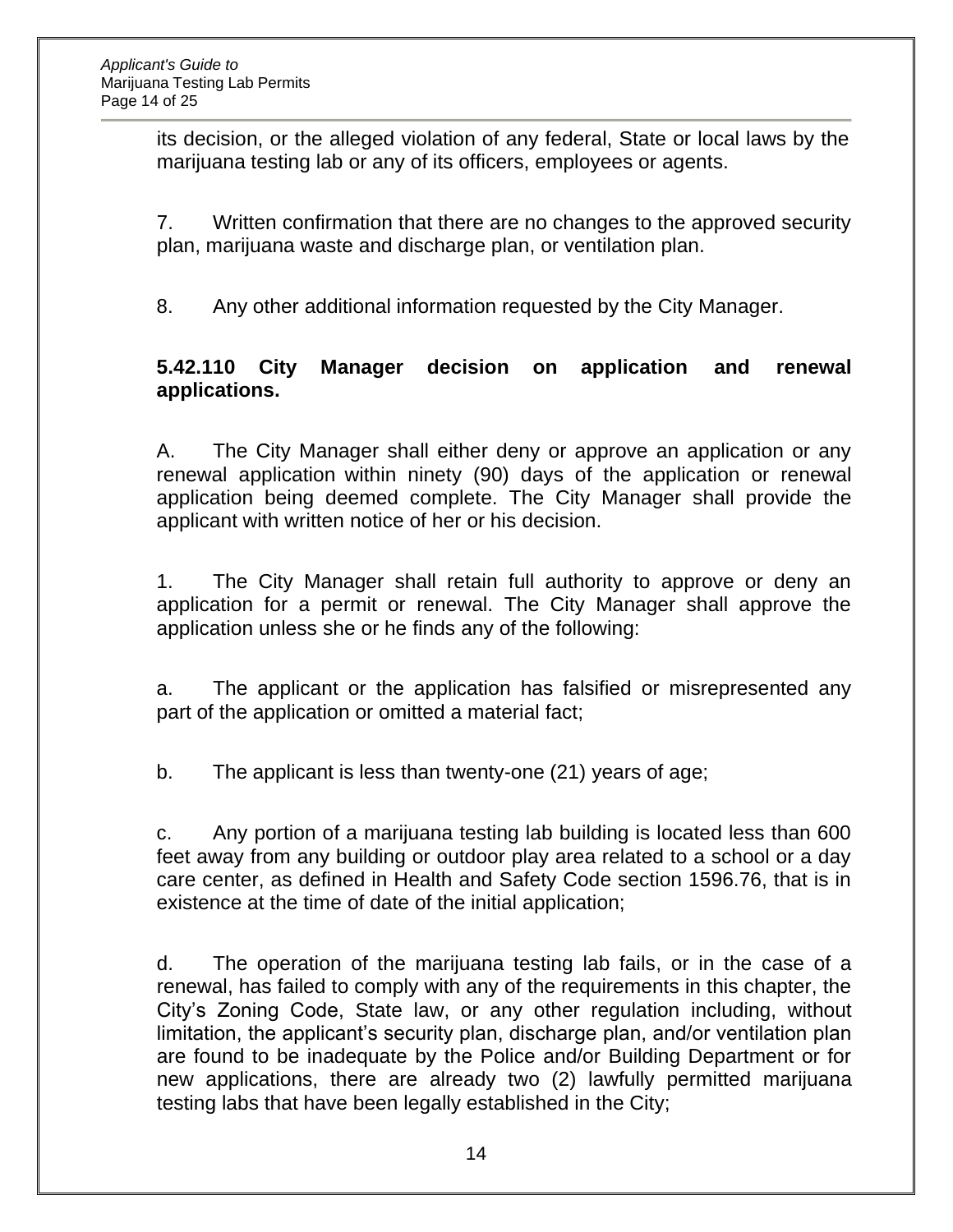e. Within two (2) years of the date of the application, the applicant and/or any owner has been denied a license or permit related to a marijuana use or has had a license or permit related to a marijuana use suspended or revoked by the State or any other local jurisdiction in the past two (2) years;

f. The applicant and/or any owner has been convicted of a felony within the past seven (7) years, unless that felony has been dismissed, withdrawn, expunged or set aside pursuant to Penal Code section 1203.4, 1000 or 1385;

g. The applicant and/or any owner is currently on probation or parole for the sale, distribution, possession, or manufacture of a controlled substance.

2. If criminal charges are pending against an applicant or owner within a court or public agency, the conviction of which would result in the denial of the application, the City Manager shall suspend review of the application pending the final disposition of the criminal charges. The City Manager shall send written notice to the applicant notifying her or him that the review of her or his application is suspended pending the final disposition of the current criminal charges. The applicant shall then have the obligation of notifying the City Manager when a final decision is reached, and the outcome of the criminal matter is decided (i.e., conviction, dismissal, etc.). During the period of suspension the application shall be treated as if it were never submitted, and the sixty (60) day review period shall not commence or run during the period of suspension. Once the City Manager receives notice from the applicant of the final disposition of a criminal matter the City Manager shall resume his or her review of the application. The sixty (60) day review period shall commence on the date that the City Manager receives notice of the final disposition of the criminal charges from the applicant. If an applicant fails to notify the City Manager of the final disposition of the criminal charges within one hundred eighty (180) calendar days of the disposition, the application shall be deemed expired, and the applicant will be required to submit a new application

3. A marijuana testing lab permit shall not run with the land and shall not create any rights to continue with the use of the property as a marijuana testing lab, except as specifically set forth herein.

**5.42.120 Appeals.**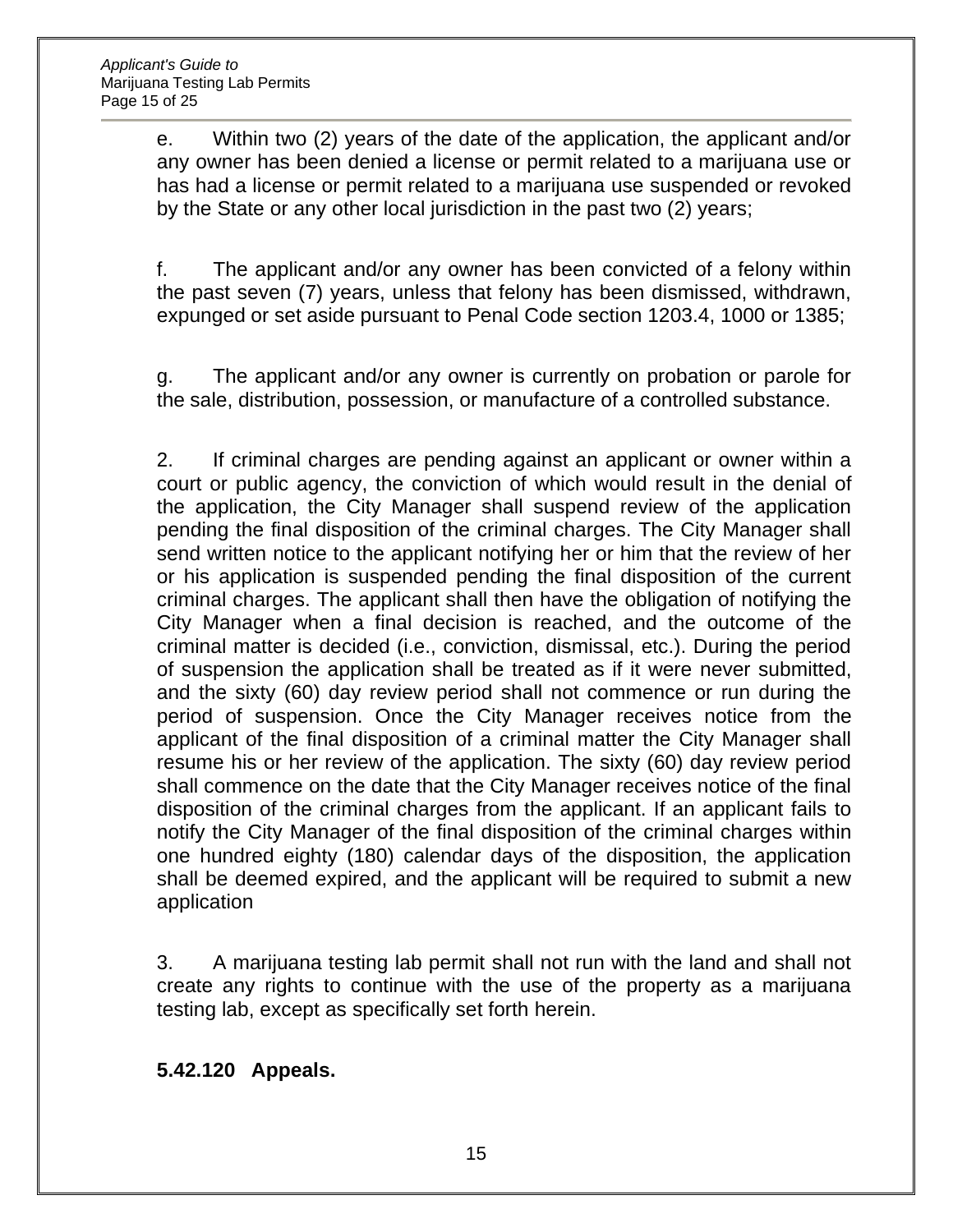Any appeal from a decision on a marijuana testing lab permit application or renewal thereof shall follow the procedures of Chapter 1.12 of this Code.

### **5.42.130 Term of permit—fees.**

A. A marijuana testing lab permit shall be valid for one (1) year from the date of issue, unless otherwise suspended or revoked, and shall be renewed every year thereafter, provided the permittee is in compliance with the provisions of this chapter.

B. Marijuana testing lab permit applicants and permittees shall provide a deposit to the City, in an amount determined by the City Manager, to cover the cost of processing the permit and to make required inspections. During the permit processing, the applicant or permittee, as applicable, shall be required to replenish the deposit amount when required by the City Manager. The City may suspend permit processing if the required deposit amount is not provided. The City shall reimburse the applicant or permittee for any unused deposit amount.

#### **5.42.140 Effect of State license suspension, revocation, or termination.**

Suspension of a license issued by the State of California, or by any of its departments or divisions, shall immediately suspend the ability of a marijuana testing lab business to operate within the City, until the State of California, or its respective departments or divisions, reinstates or reissues the State license. Should the State of California, or any of its departments or divisions, revoke or terminate the license of a marijuana testing lab business, such revocation or termination shall also revoke or terminate the ability of a business permitted pursuant to this chapter to operate within the City.

#### **5.42.150 Suspension or revocation.**

A. A marijuana testing lab permit may be suspended or revoked upon a hearing due to:

1. The permittee's failure to comply with the terms of the permit, the applicable provisions of this chapter, this Code, State law or regulation and/or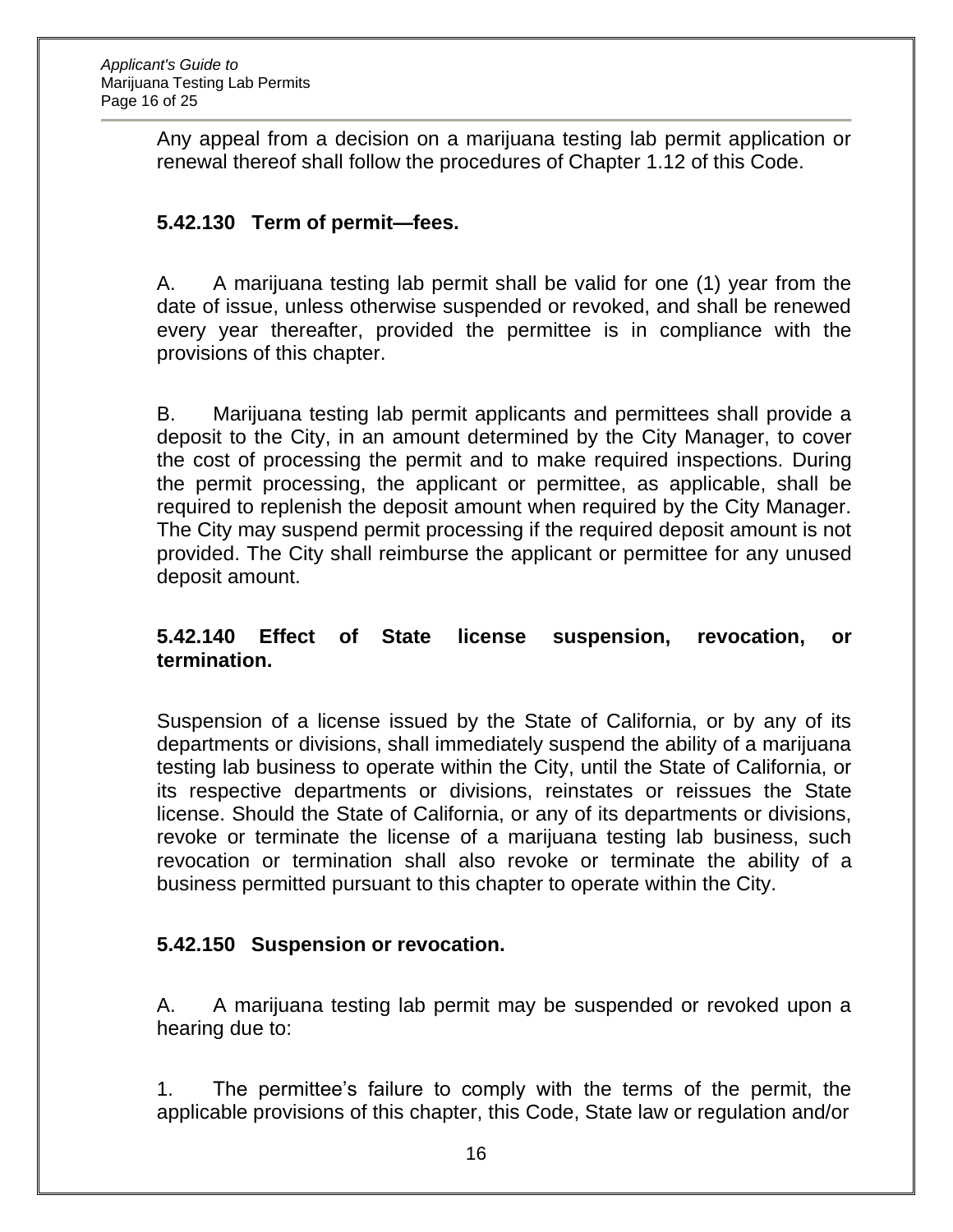any condition of any other permit issued pursuant to this Code, including, without limitation, the permittee's failure to follow a City-approved security plan, discharge plan, and/or ventilation plan;

2. The permittee falsified or misrepresented any part of its application to the City or omitted a material fact;

3. The permittee has engaged in fraud, misrepresentation, or false statement in conducting the marijuana testing lab;

4. The permit is being used to conduct an activity different from that for which it was issued;

5. The permit has been unlawfully transferred, as described in Section 5.42.170; or

6. The use for which the permit was granted has ceased to exist for a period of six (6) months.

B. At such time as the City has reason to believe that grounds exist to suspend or revoke a permit issued under this chapter, the City Manager shall cause an investigation of the permittee and/or marijuana testing lab establishment to be undertaken. If, based on the result of the investigation, the City Manager determines that grounds to suspend or revoke the permit are present, then the City Manager shall commence proceedings to suspend or revoke the permit license by providing notice of the City's intent to suspend or revoke the license, and by scheduling a date for a hearing with a Hearing Officer, which date shall not be less than thirty (30) calendar days from and after the date the notice of intent to suspend or revoke the permit is mailed.

- C. At a minimum, the notice shall provide:
- 1. That the City intends to suspend or revoke the permit;
- 2. The grounds for the proposed suspension or revocation;
- 3. The date, time, and place of the suspension or revocation hearing;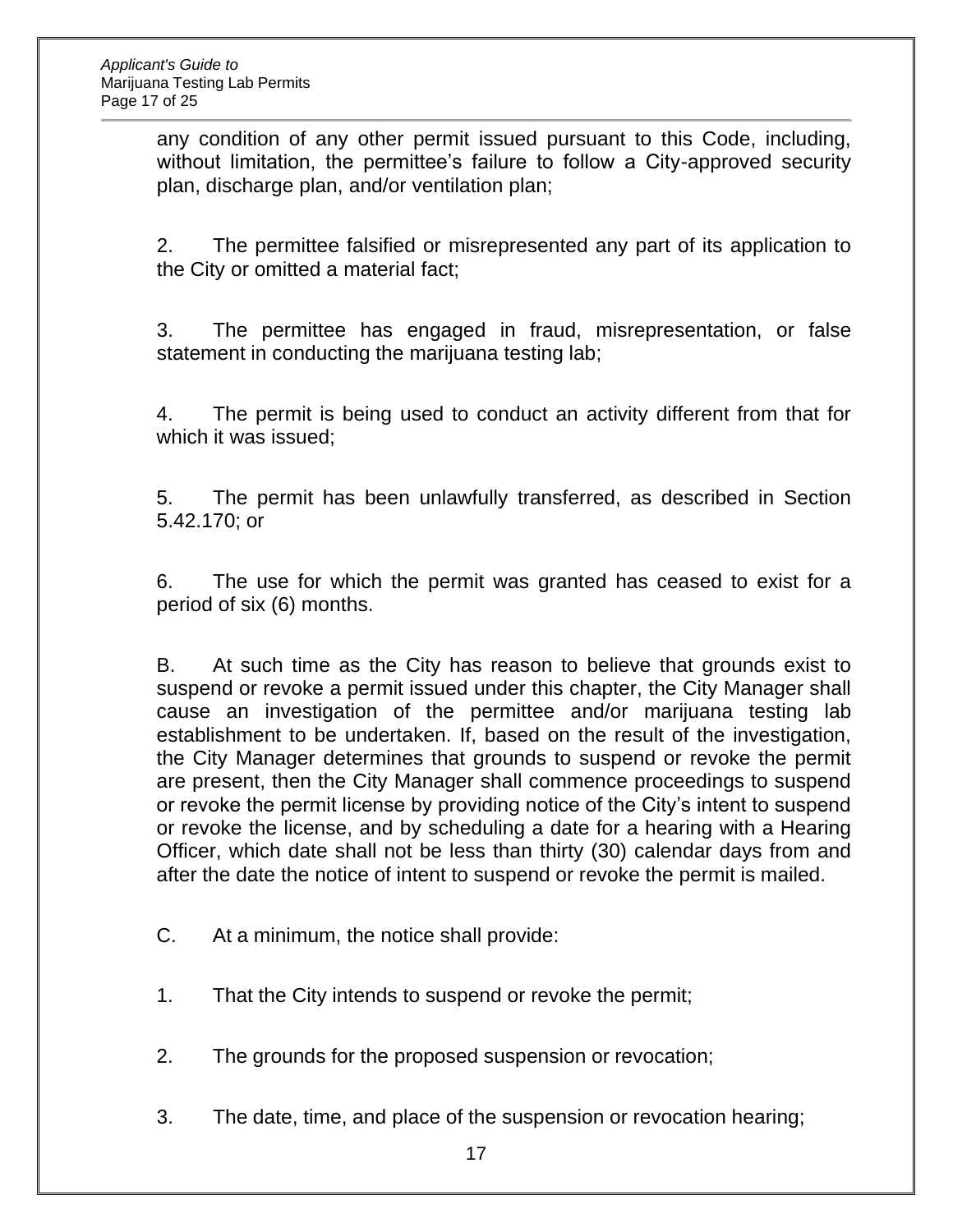4. That the permittee may appear, be heard, examine witnesses, and present evidence in the permittee's favor; and

5. That the permittee's failure to appear, be heard, and present evidence in the licensee's favor may result in the suspension or revocation of the permit.

D. The hearing to consider the suspension or revocation shall be conducted by a hearing officer as assigned pursuant to Section 1.12.030 of this Code, and the hearing shall be in accordance with subsections (D) through (G) of section 1.12.060.

E. The decision of the hearing officer shall be the final City decision, and no action by the City Council shall be required.

## **5.42.160 Application waiting period.**

If a marijuana testing lab permit application or renewal application is denied or if a permit has been revoked, the City shall not accept an application for a marijuana testing lab permit at the subject location for a period of two (2) years from the date of final action on the application or permit.

## **5.42.170 Prohibition on transfer of marijuana testing lab permits.**

A. In the event a permittee sells or transfers the business to a new owner, the new owner must obtain a new marijuana testing lab permit prior to commencing or continuing operations. A marijuana testing lab business shall be deemed to have transferred to a new owner within the meaning of this section if person(s) or entities with controlling interest at the time the permit was first issued cease to possess controlling ownership interest or an ownership interest of less than fifty-one (51) percent.

B. A sold or transferred marijuana testing lab business shall maintain its status as a legally established marijuana testing lab operating pursuant to Section 5.42.080 of this Code if the new owner obtains a new marijuana testing lab permit to operate the business.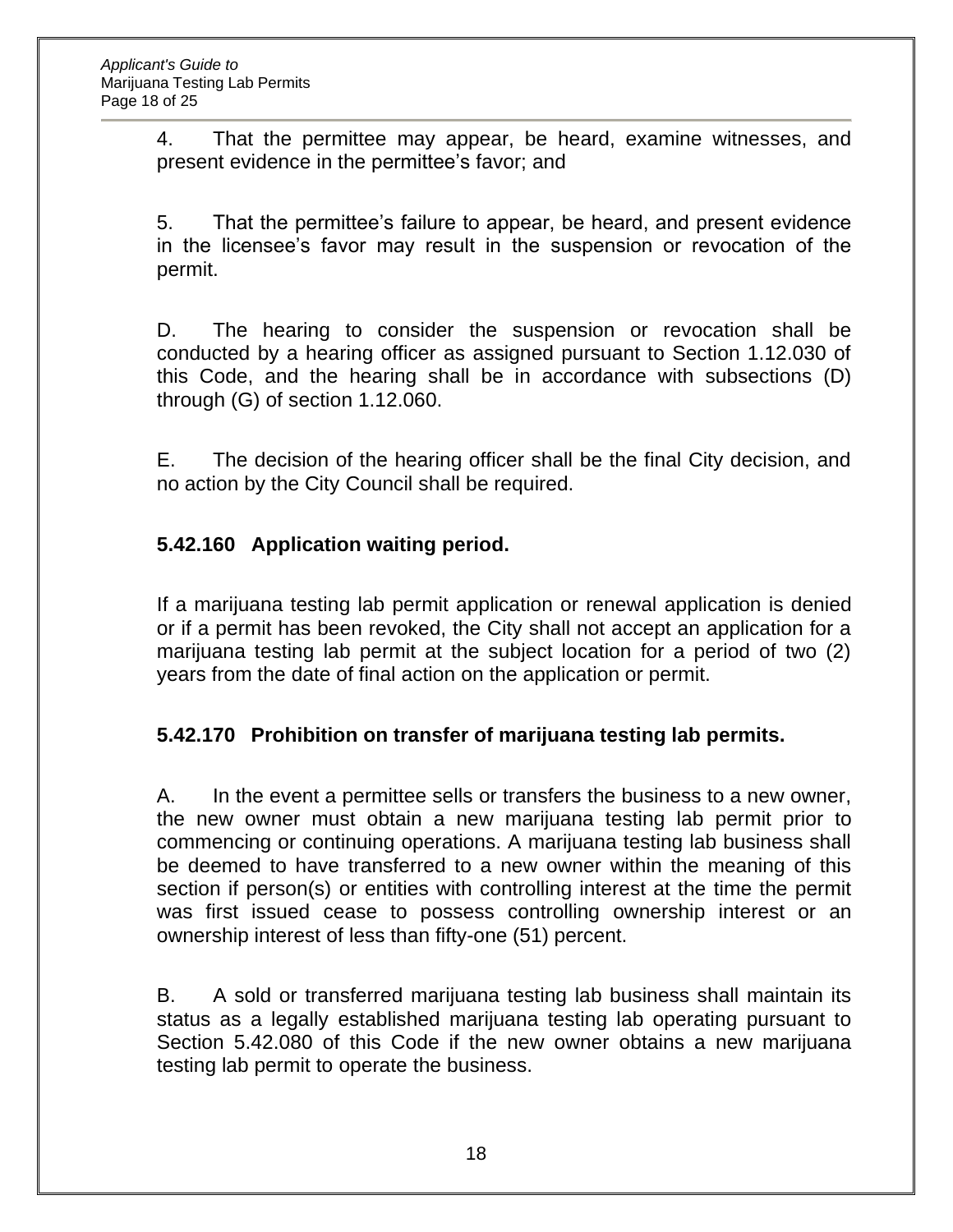C. Any attempt to transfer a marijuana testing lab permit or change the ownership of the permittee's business structure either directly or indirectly in violation of this section is hereby declared void, and such a purported transfer shall be deemed a ground for revocation of the permit.

#### **5.42.180 Operating requirements for marijuana testing lab businesses permitted under this chapter.**

A. Records and recordkeeping.

1. Each owner and operator of a marijuana testing lab shall maintain accurate books and records, detailing all of the revenues and expenses of the business, and all of its assets and liabilities. On no less than an annual basis (at or before the time of the renewal of a marijuana testing lab permit issued pursuant to this title), or at any time upon reasonable request of the City, each marijuana testing lab shall file a sworn Statement detailing the number of transactions by the marijuana testing lab during the previous twelve (12) month period (or shorter period based upon the timing of the request), provided on a per-month basis. The Statement shall also include gross revenues for each month, and all applicable taxes paid or due to be paid.

2. Each owner and operator of a marijuana testing lab shall maintain a current register of the names and the contact information (including the name, address, and telephone number) of anyone owning or holding an interest in the marijuana testing lab, and separately of all the officers, managers, employees, agents and volunteers currently employed or otherwise engaged by the marijuana testing lab. The register required by this paragraph shall be provided to the City Manager upon a reasonable request.

3. All marijuana testing labs shall maintain an inventory control and reporting system that accurately documents the present location, amounts, and descriptions of all marijuana and marijuana products for all stages of the lab testing process.

4. Subject to any restrictions under State or federal law, each marijuana testing lab shall allow City officials to have access to the business's books, records, accounts, together with any other data or documents relevant to its permitted marijuana activities, for the purpose of conducting an audit or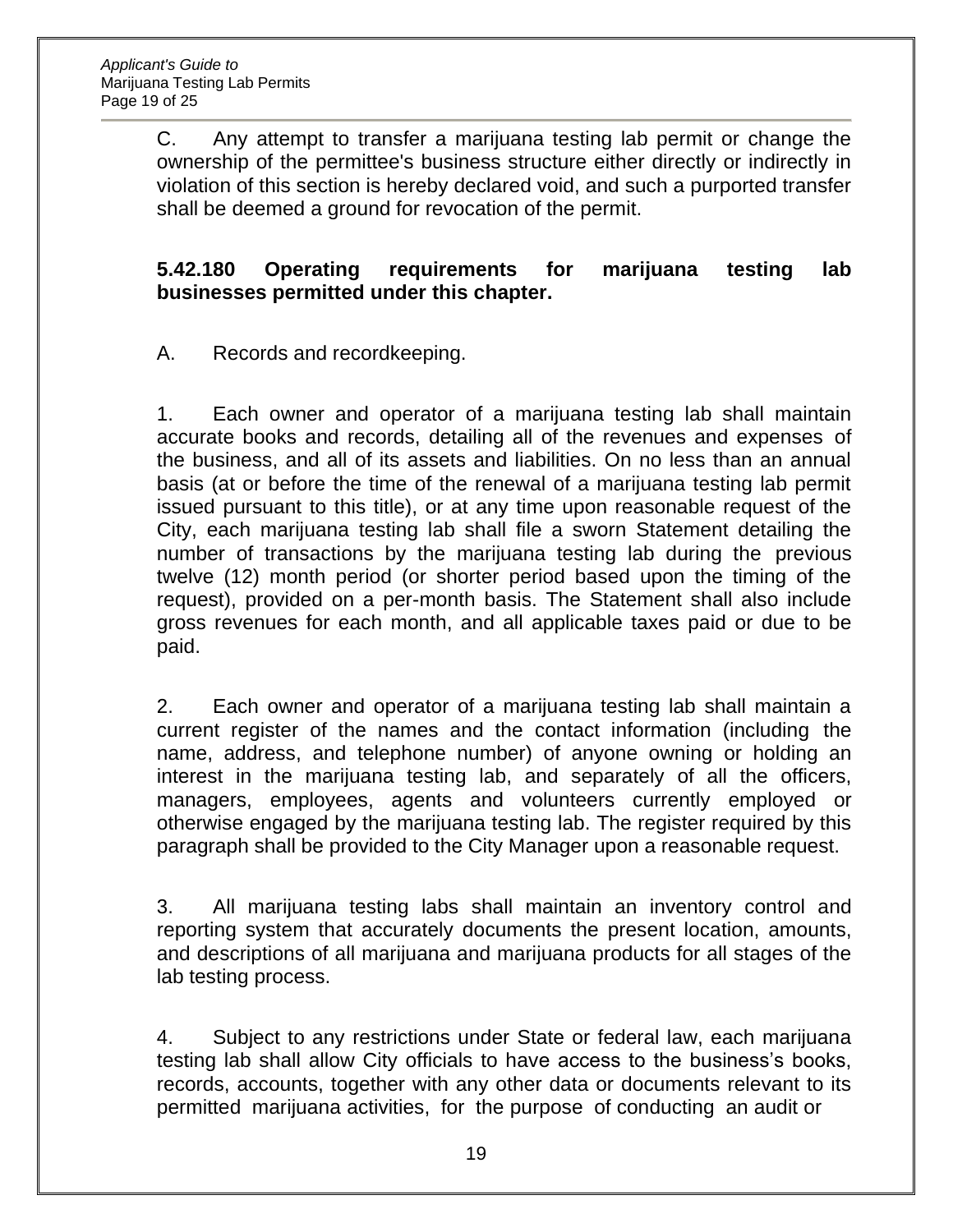examination. Books, records, accounts, and any and all relevant data or documents will be produced no later than twenty-four (24) hours after receipt of the City's request, unless otherwise stipulated by the City.

## **B. Security measures.**

1. A permitted marijuana testing lab shall implement sufficient security measures to deter and prevent the unauthorized entrance into areas containing marijuana or marijuana products, and to deter and prevent the theft of marijuana or marijuana products at the marijuana testing lab. These security measures shall include:

a. Establishing limited access areas accessible only to authorized marijuana testing lab personnel;

b. All marijuana and marijuana products shall be stored in a secured and locked room, safe, or vault, and shall be kept in a manner as to prevent diversion, theft, and loss;

c. Sensors shall be installed to detect entry and exit from all secure areas;

d. Having a professionally installed, maintained, and monitored alarm system;

e. Any bars installed on the windows or the doors of the marijuana testing lab shall be installed only on the interior of the building;

f. Security personnel if utilized must be licensed by the State of California Bureau of Security and Investigative Services Personnel;

g. Each marijuana testing lab shall have the capability to remain secure during a power outage and shall ensure that all access doors are not solely controlled by an electronic access panel to ensure that locks are not released during a power outage;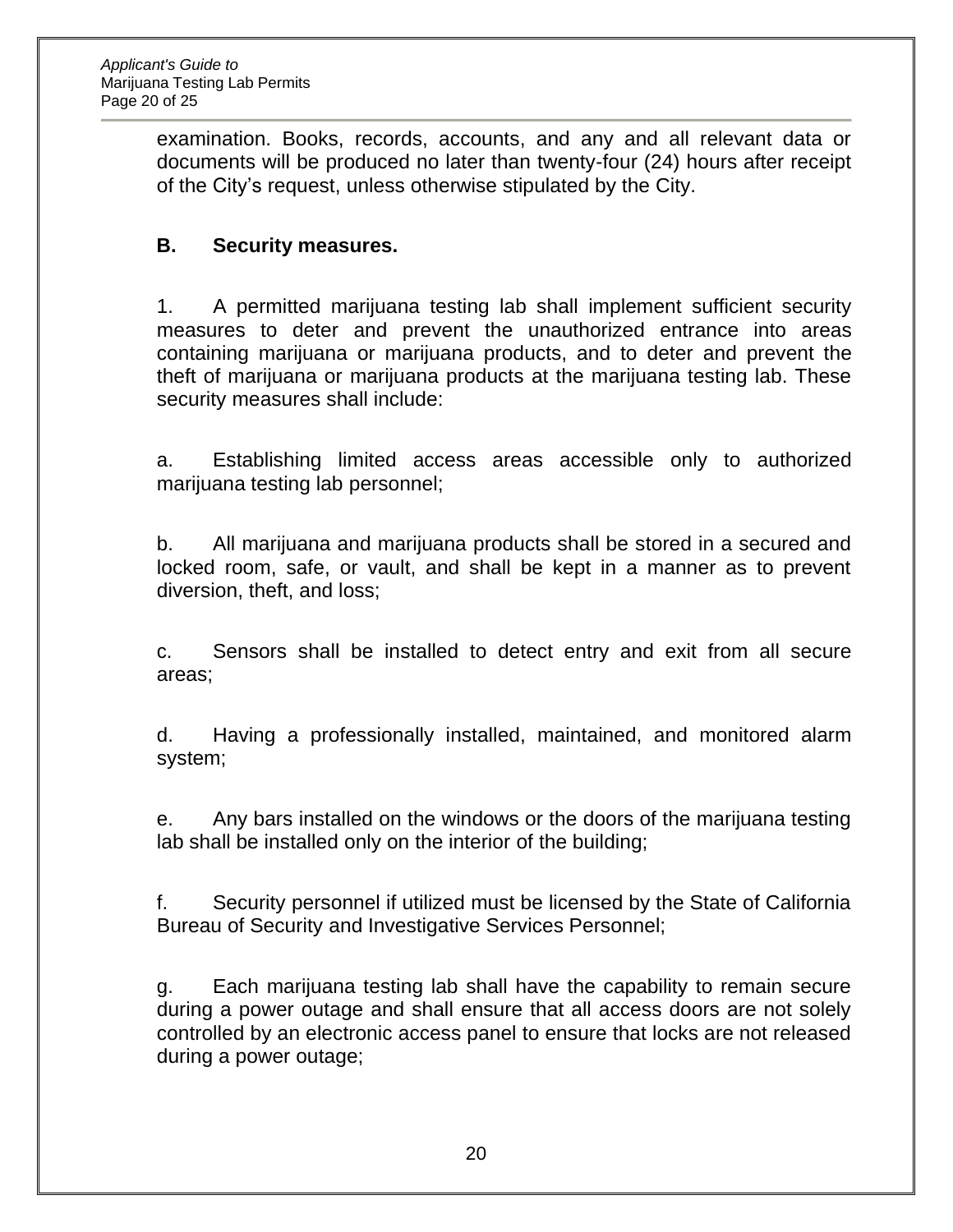h. Each marijuana testing lab shall identify a designated security representative/liaison to the City, who shall be reasonably available to meet with the City Manager regarding any security related measures and/or operational issues;

i. Loitering. The owner and/or operator of a marijuana testing lab shall prohibit loitering by persons immediately outside of the marijuana testing lab.

j. A marijuana testing lab shall notify the City Manager or her or his designee and the Orange County Sheriff's Department within twenty-four (24) hours after discovering any of the following:.

i. Significant discrepancies identified during inventory, as set forth in the City's administrative regulations; or

ii. Diversion, theft, loss, or any criminal activity involving the marijuana testing lab or any agent or employee of the marijuana testing lab.

C. Compliance with laws. It is the responsibility of the owners and operators of the marijuana testing lab to ensure that it is at all times operating in a manner compliant with all applicable State and local laws, and any regulations promulgated thereunder. Nothing in this chapter shall be construed as authorizing any actions which violate State law or local law with respect to the operation of a marijuana testing lab or any site-specific, additional operating procedures or requirements which may be imposed as conditions of approval of the location of the marijuana testing lab.

D. Taxes. All marijuana testing labs authorized to operate under this chapter shall pay all sales, use, business and other applicable taxes, and all license, registration, and other fees required under federal, State and local law. Each marijuana testing lab shall cooperate with the City with respect to any reasonable request to audit the marijuana testing lab's books and records for the purpose of verifying compliance with this section, including, but not limited to, a verification of the amount of taxes required to be paid during any period.

E. Insurance. Permittee shall obtain and maintain at all times during the term of the permit comprehensive general liability insurance and comprehensive automotive liability insurance protecting the permittee in an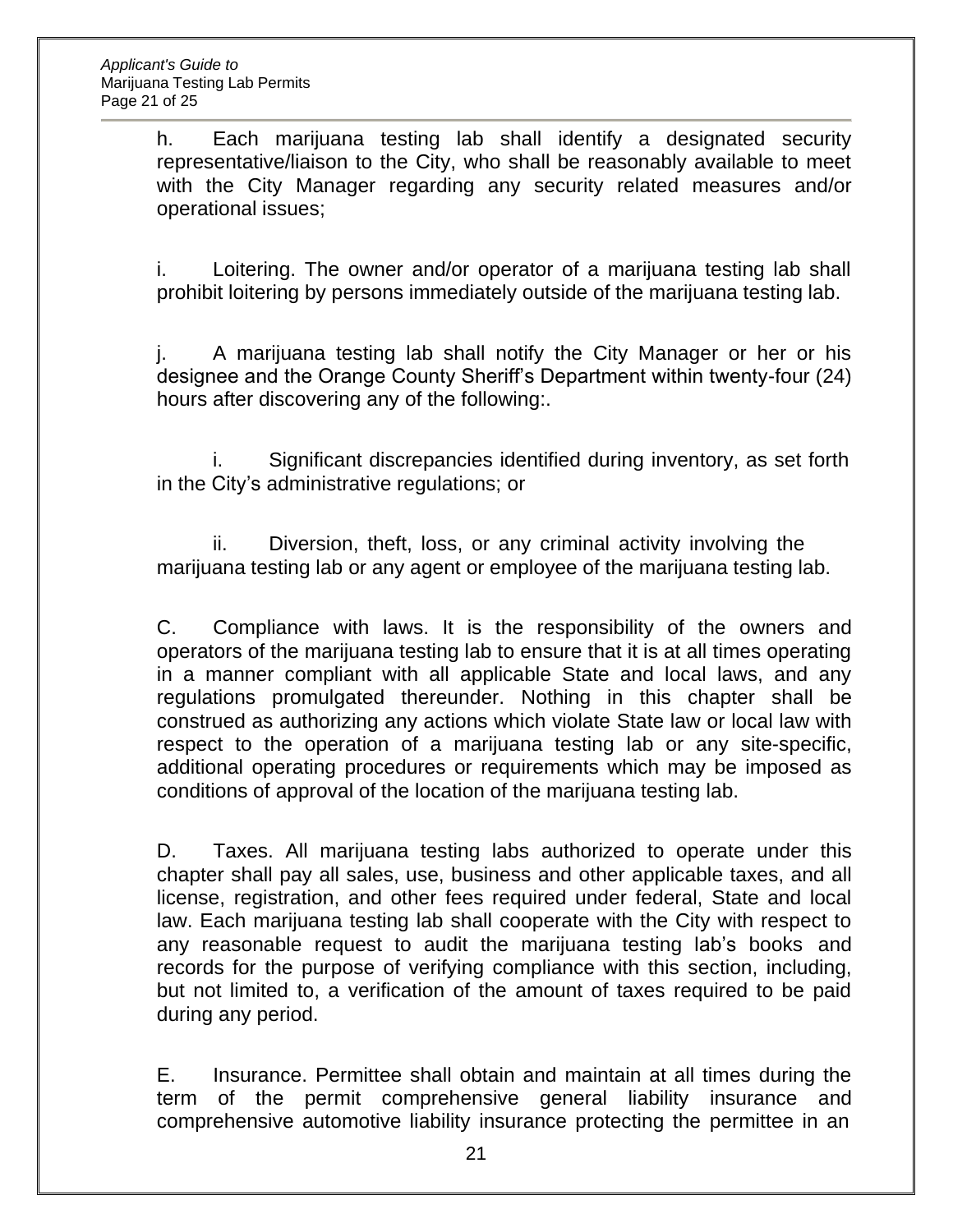amount of not less than one million dollars (\$1,000,000.00) per occurrence, combined single limit, including bodily injury and property damage and not less than one million dollars (\$1,000,000.00) aggregate for each personal injury liability, products-completed operations and each accident, issued by an insurance provider rated at least A-:VIII in A.M. Best and Company's Insurance Guide and either admitted and authorized to do business in California or is listed on the California Department of Insurance's List of Approved Surplus Line Insurers.

F. Miscellaneous operating requirements.

1. Restriction on consumption. Marijuana shall not be consumed on the premises of any marijuana testing labs.

2. No outdoor storage of marijuana or marijuana products is permitted at any time.

3. Reporting and tracking of product and of gross revenues. Each marijuana testing lab shall have in place a point-of-transaction tracking system to track and report on all aspects of the marijuana testing lab including, but not limited to, such matters as marijuana tracking and inventory data. The system must have the capability to produce historical transactional data for review by the City Manager.

4. Each marijuana testing lab shall only test marijuana and marijuana products that have been cultivated, manufactured, and transported by licensed facilities that maintain operations in full conformance with applicable State and local regulations.

5. Odor control. Odor control devices and techniques shall be incorporated in all marijuana testing labs to ensure that odors from marijuana are not detectable off-site.

6. Display of permit. The original copy of the marijuana testing lab permit issued by the City pursuant to this chapter shall be posted inside the marijuana testing lab in a conspicuous location.

G. Signage and notices.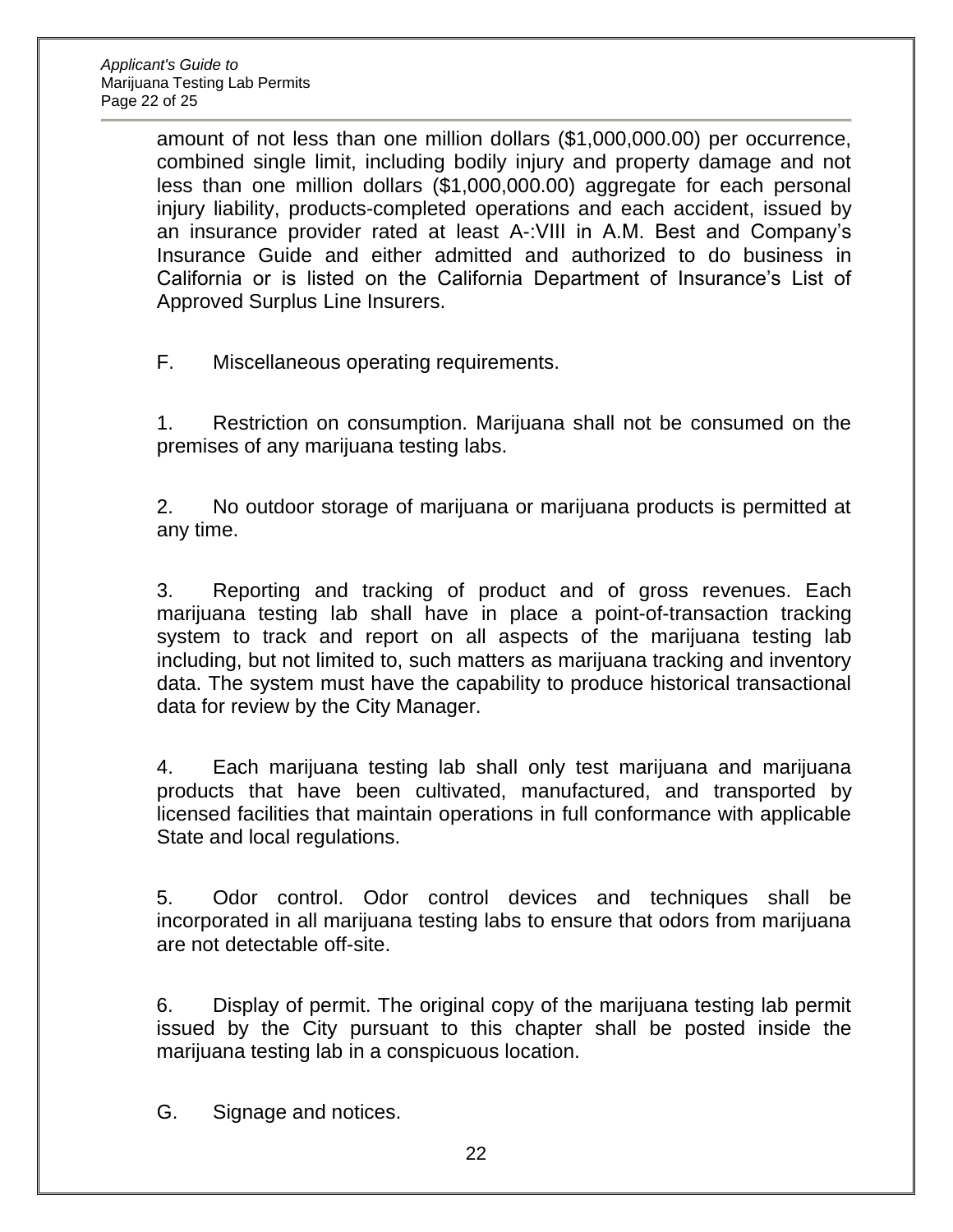1. Signage for a marijuana testing lab shall conform to the City's sign requirements.

2. Each entrance to a marijuana testing lab shall be visibly posted with a clear and legible notice indicating that smoking, ingesting, or otherwise consuming marijuana on the premises or in the areas adjacent to the marijuana testing lab is prohibited.

H. Minors.

1. Persons under the age of twenty-one (21) years shall not be allowed on the premises of a marijuana testing lab. It is unlawful and a violation of this chapter for any person to employ any person at or for a marijuana testing lab who is not at least twenty-one (21) years of age.

2. The entrance to the marijuana testing lab shall be clearly and legibly posted with a notice that no person under the age of twenty-one (21) years of age is permitted to enter upon the premises of the marijuana testing lab.

## **5.42.190 Marijuana testing lab employees.**

A. Any person who is an employee or who otherwise works or volunteers within a marijuana testing lab must be legally authorized to do so under applicable State law.

B. No marijuana testing lab or owner thereof may employ any person who has been convicted of a felony within the past seven (7) years to work or volunteer at the marijuana testing lab, unless that felony has been dismissed, withdrawn, expunged or set aside pursuant to Penal Code section 1203.4, 1000 or 1385, or who is currently on probation or parole for the sale, distribution, possession or manufacture of a controlled substance.

C. All employees must wear an identification badge while on the premises of the business, in a format proscribed by the City Manager.

## **5.42.200 Promulgation of administrative regulations.**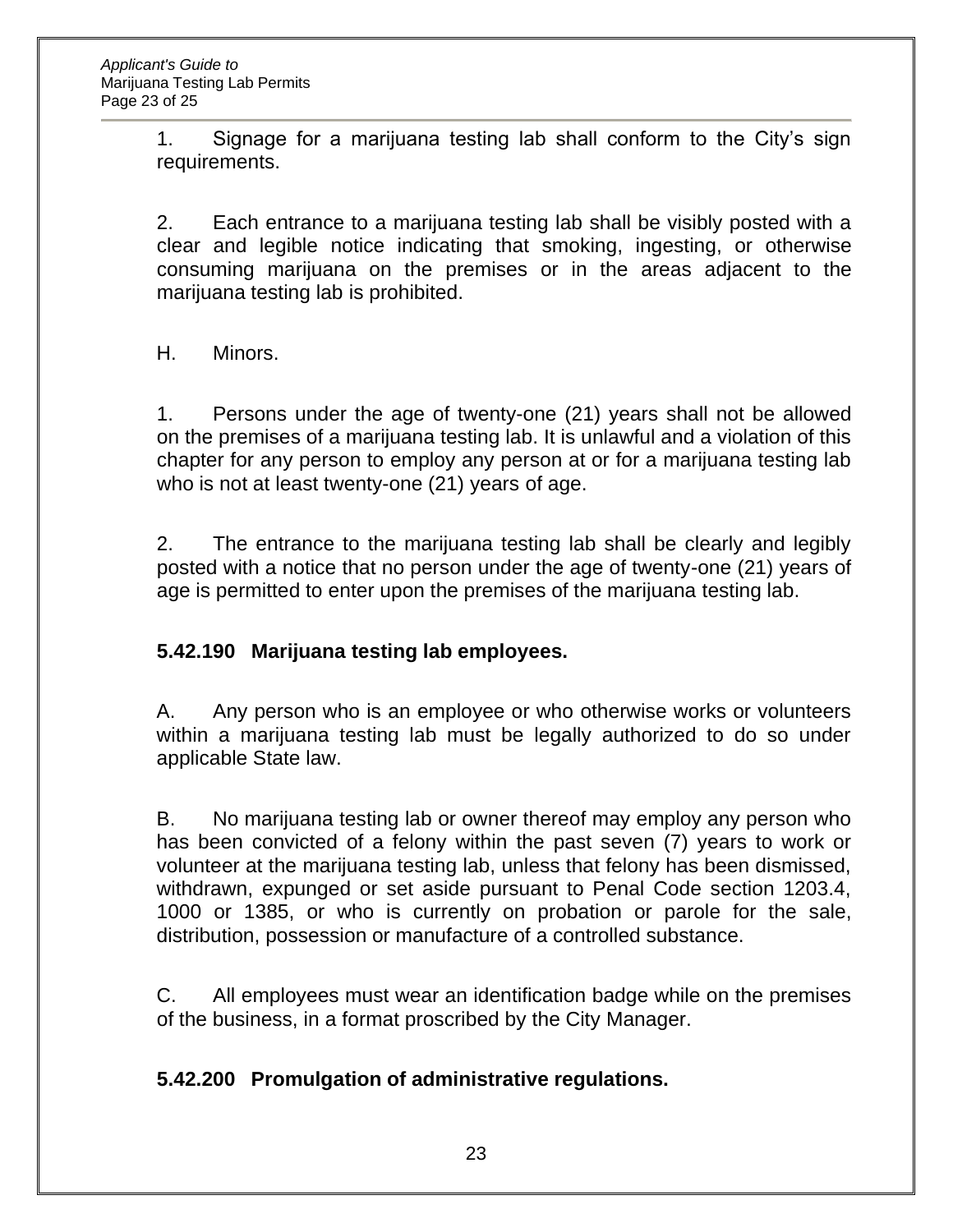A. The City Manager is authorized to establish any additional administrative rules, regulations and standards governing the issuance, denial or renewal of marijuana testing lab permits, or concerning any other subject necessary to carry out the purposes of this chapter.

B. Regulations promulgated by the City Manager shall become effective upon the date of publication. Marijuana testing labs shall be required to comply with all State and local laws and regulations, including, but not limited to, any rules, regulations or standards adopted by the City Manager.

## **5.42.210 Inspection and enforcement.**

A. The City Manager is charged with enforcing the provisions of the Lake Forest Municipal Code, or any provision thereof, and may enter all portions of a marijuana testing lab at any time during the hours of operation without notice, and inspect all portions of a marijuana testing lab as well as any recordings and records required to be maintained pursuant to this title or under applicable provisions of State law.

B. It is unlawful for any person having responsibility for the operation of a marijuana testing lab, to impede, obstruct, interfere with, or otherwise not to allow, the City to conduct an inspection, review or copy records, recordings or other documents required to be maintained by a marijuana testing lab under this chapter or under State or local law. It is also unlawful for a person to conceal, destroy, deface, damage, or falsify any records, recordings or other documents required to be maintained by a marijuana testing lab under this chapter or under State or local law.

#### **5.42.220 Violations.**

A. Violations declared a public nuisance. Each and every violation of the provisions of this chapter is hereby deemed unlawful and a public nuisance.

B. Each violation a separate offense. Each and every violation of this chapter shall constitute a separate violation and shall be subject to all remedies and enforcement measures authorized by the Lake Forest Municipal Code. Additionally, as a nuisance per se, any violation of this chapter shall be subject to injunctive relief, any permit issued pursuant to this chapter being deemed null and void, disgorgement and payment to the City